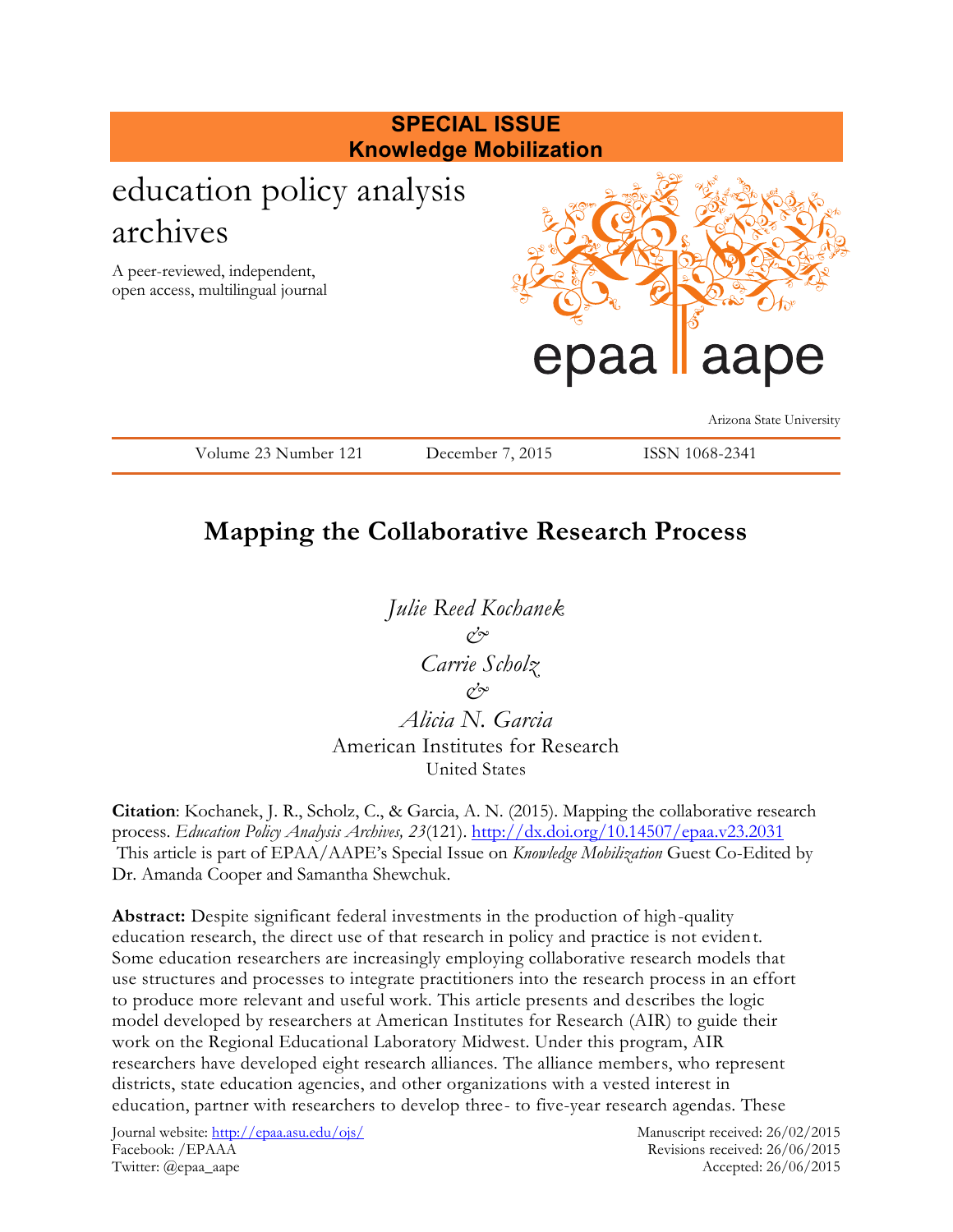agendas drive the research and technical assistance projects that the alliance members and AIR researchers do together. It contributes to the emergent literature on research-practice partnerships, providing a theory-based approach to the work that others might model, build upon, or revisit.

**Keywords**: collaborative research; research-practice partnership; knowledge utilization; collaborative partnership; logic model; theory of action

#### **Mapeando el proceso de investigación colaborativa**

**Resumen**: A pesar de las inversiones federales significativas en la producción de investigaciones en educación de alta calidad, el uso directo de que la investigación en la política y la práctica no es evidente. Algunos investigadores en el área de educación están empleando cada vez más modelos de investigación en colaboración que utilizan estructuras y procesos para integrar los profesionales en el proceso de investigación, en un esfuerzo para producir un trabajo más relevante y útil. Este artículo presenta y describe el modelo lógico desarrollado por investigadores de la American Institutes for Research (AIR) para orientar su trabajo en el Laboratorio Educativo Regional del Medio Oeste. Bajo este programa, los investigadores de AIR han desarrollado ocho alianzas de investigación. Los miembros de la alianza, que representan a los distritos, las agencias estatales de educación y otras organizaciones interesados en la educación, forman un equipo con investigadores para desarrollar programas de investigación de tres a cinco años de duración. Estos programas de investigación y de asistencia técnica orientan a los miembros de la alianza e investigadores AIR en su colaboración. Este trabajo contribuye a la literatura sobre las asociaciones de investigación-práctica, proporcionando un enfoque teórico que otros podrían modelar, utilizar o modificar. **Palabras clave:** investigación colaborativa; asociación de investigación-práctica; utilización de los conocimientos; asociación de colaboración; modelo lógico; teoría de la acción

#### **Mapeando o processo de pesquisa colaborativa**

**Resumo**: Apesar dos investimentos federais significativos na produção de pesquisas em educação de alta qualidade, o uso direto de investigação na política e na prática não é clara. Alguns pesquisadores no campo da educação estão cada vez mais usando modelos colaborativos de pesquisa que utilizem estruturas e processos para integrar os profissionais no processo de pesquisa em um esforço para produzir um trabalho mais relevante e útil. Este artigo apresenta e descreve o modelo lógico desenvolvido por pesquisadores do Instituto Americano de Pesquisa (AIR) para orientar o seu trabalho no Laboratório Educacional Regional do Centro-Oeste. No âmbito deste programa, os pesquisadores de AIR desenvolveram oito parcerias de investigação. Os membros da aliança, que representam distritos, agências estaduais de educação e outras organizações interessadas em educação, formaram parcerias com pesquisadores para desenvolver programas de investigação de três a cinco anos de duração. Estes programas de pesquisa e assistência técnica orientou a colaboração dos membros da aliança e pesquisadores da AIR. Este artigo contribui para a literatura sobre parcerias de investigação e prática, proporcionando uma abordagem teórica de modelagem que outros poderiam construir ou modificar.

**Palavras-chave**: investigação em colaboração; parceria de pesquisa prático; uso do conhecimento; parceria colaborativa; modelo lógico; teoria da ação

#### **Background**

In an effort to bring more knowledge about "what works" to education practitioners and policymakers, the Institute of Education Sciences (IES) has made significant investments in developing and disseminating focused, rigorous research projects in order to increase the supply of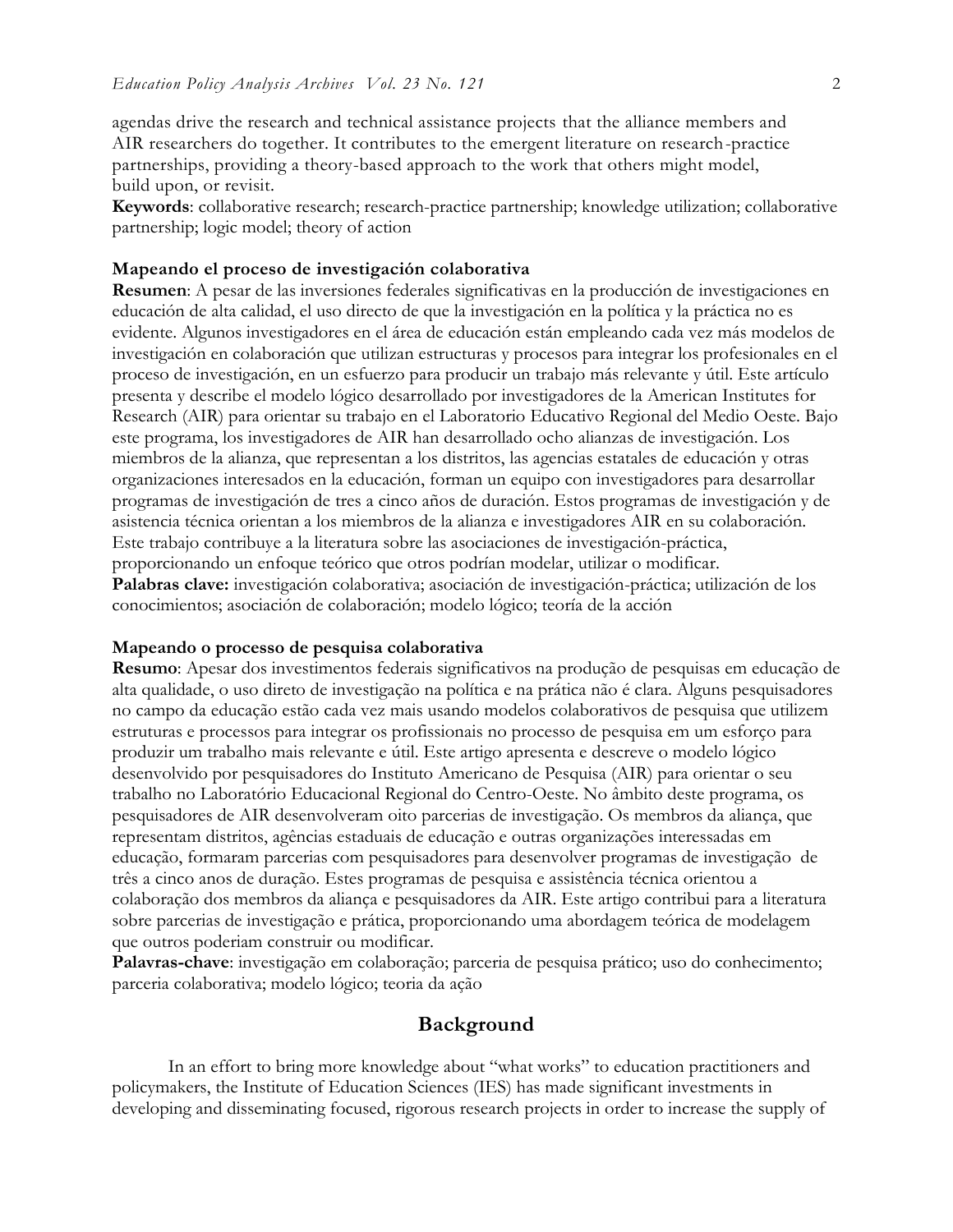and demand for this research in education decision making (Honig & Coburn, 2008). Serving as the research arm of the U.S. Department of Education, IES currently allocates more than \$50 million per year in new grants to support basic research. In addition to supporting new research efforts, IES is working to make published research more accessible to users. Some examples include moving the Education Resources Information Center (ERIC) to an online catalog of published and unpublished education research with indexes that allow keyword searches of the database, and creating the What Works Clearinghouse (WWC) to rate the rigor of selected studies to assist policymakers and practitioners in identifying programs with promising results. In addition to reviews of studies, WWC convenes panels of researchers to review bodies of literature to identify promising practices with ratings for the level of evidence supporting each recommended practice.

Despite this investment, practitioners and policymakers continue to make little direct use of research findings to drive state, district, school, and classroom decision making (Asen, Gurke, Conners, Solomon, & Gumm, 2013; Burkhardt & Schoenfeld, 2003; Finnigan & Daly, 2014; Fusarelli, 2008; Hess, 2008; Kochanek & Clifford, 2014; Lagemann, 2002). For example, studies of central office administrators found that they most often considered budgetary, political, and administrative issues when framing policy discussions, suggesting that the practicalities of district governance, rather than evidence, set parameters for decision making (Burkhardt & Schoenfeld, 2003; Fusarelli, 2008; Lagemann, 2002). District administrators appear to weigh multiple forms of information simultaneously when making decisions rather than to rely on one or two instrumental student data points or research studies (Corcoran, Fuhrman, & Belcher, 2001; Kennedy, 1982).

#### **Understanding Knowledge Utilization**

Given the persistent lack of direct use of research findings, a field of investigation has emerged to explore decision making in education policy and practice and the influences related to the use of research in decision making. This field, often referred to as the study of knowledge utilization, has found significant support from the William T. Grant Foundation, which has funded several studies of decision making at various levels of the education system, including federal policymaking (McDonnell & Weatherford, 2014), state education agencies (Barnes, Goertz, & Massell, 2014), district central offices (Kochanek & Clifford, 2014), district school boards (Asen et al., 2013; Asen, Gurke, Solomon, Conners, & Gumm, 2011), and schools (Daly & Finnigan, 2012; Daly & Finnigan, 2013; Finnigan & Daly, 2014). Collectively, the work expanded understanding of the individual decision making process involving cycles of acquisition; interpretation; and use of research evidence nested within social, organizational, and political contexts.

Studies of knowledge utilization typically rely on the Weiss (1980) and Weiss, Murphy-Graham, and Birkeland (2005) categories of use of evidence: instrumental, conceptual, symbolic, and sanctioning. Instrumental use of evidence involves the direct application to policy and practice that is often anticipated by traditional research dissemination mechanisms but is infrequently seen. More recent studies of research use have attempted to record the conceptual use of research—that is, when research provides users with a new perspective on existing understandings of problems and processes in educational policy or practice. Research is used symbolically when it is cited to legitimize preexisting conditions or decisions. Finally, as funding requirements for programming are increasingly linked to research-based interventions, we see the sanctioning use of research in which an external organization or authority defines the list of research-based practices and promotes their adoption in policy and practice.

Before research is used, it must be acquired, interpreted and processed into the existing understandings of educational contexts and processes—a step often labeled as sensemaking (see Figure 1). The acquisition stage is often characterized by an overload of information in which users must be selective about when to search, where to look, and what merits attention. In this context,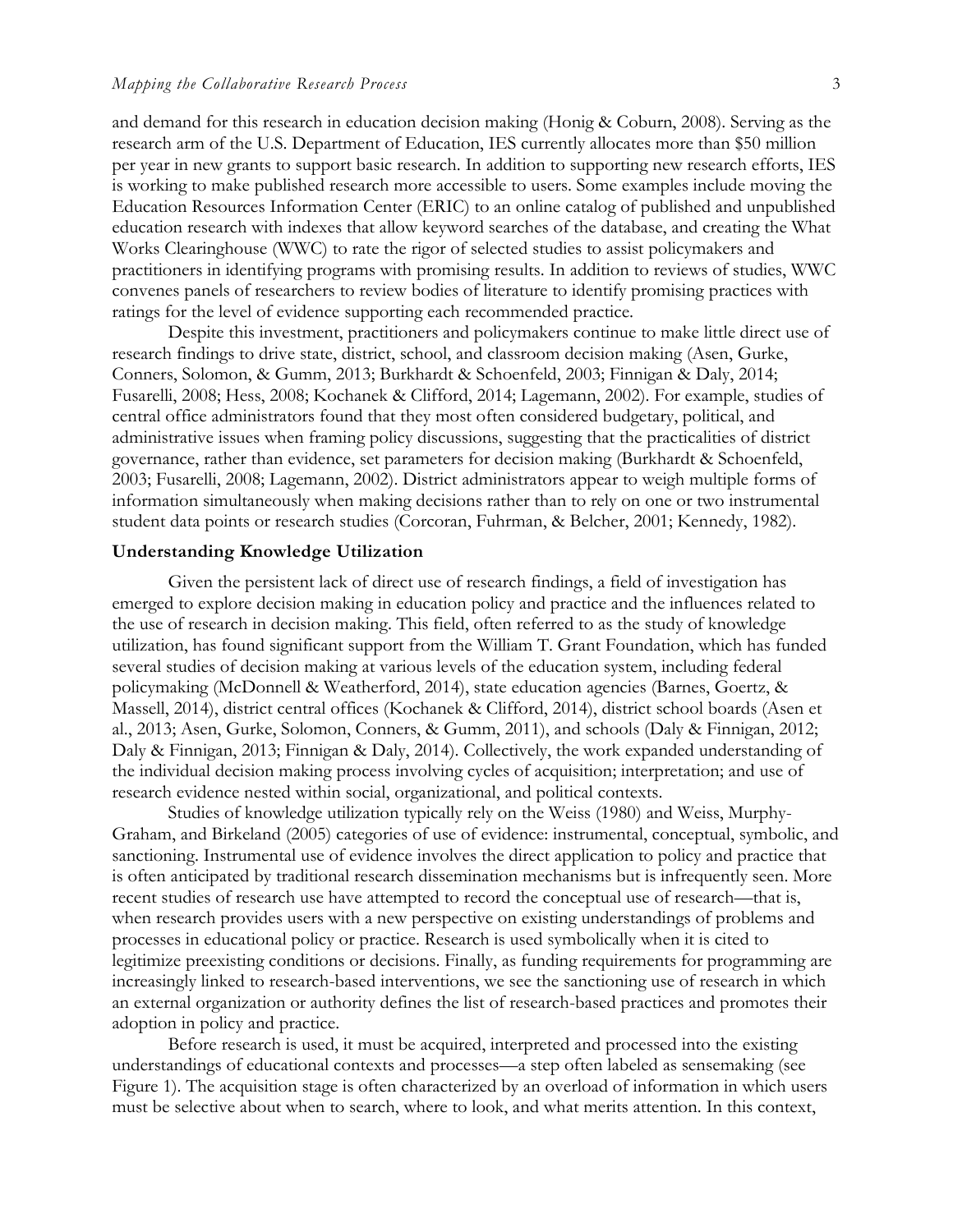reputations and relationships accompanying sources of information and the format used to present information become important factors in whether relevant research is acquired. Research coming from trusted sources typically has a stronger chance for acquisition (Kochanek & Clifford, 2014). The interpretation stage involves similar patterns in which reports on research are disaggregated by users, often unintentionally, with some findings given more weight than others based on how the findings relate to preconceptions about the issue. Embracing some findings (or even parts of findings) while discarding others may result in mischaracterizations of research evidence. Sensemaking occurs when new information is integrated with existing understandings. Because the acquisition and interpretation phase often privilege information that fits within an individual's understanding of contexts, problems, and solutions, typical sensemaking stages reaffirm one's beliefs and involve little alteration.



*Figure 1.* Knowledge Utilization Theory of Action

This cycle of acquisition, interpretation, sensemaking, and use may occur at both individual and group levels, as shown in Figure 1 (Coburn, 2005; Coburn, Honig, & Stein, 2009). Individuals may access research on their own or through social connections. Individuals may work together in subgroups within an organization, and organizational supports may promote research acquisition and interpretation (Glennan, Bodilly, Galegher, & Kerr, 2004; Honig, 2006). For example, shared meeting time may enable a group process in which individuals not only share research evidence with one another but also discuss the research in ways that lead to common sensemaking of the evidence. In short, knowledge utilization is situated in social and organizational contexts that influence individual actions.

#### **Collaborative Research to Support Knowledge Utilization**

Increasingly, education researchers are recognizing the structural division between researchers and practitioners and are looking for new ways to integrate practitioners into the research process as collaborators (Bryk & Gomez, 2008; Bryk, Gomez, & Grunow, 2010a; Burkhardt & Schoenfeld, 2003; Coburn & Stein, 2010; Committee on a Strategic Education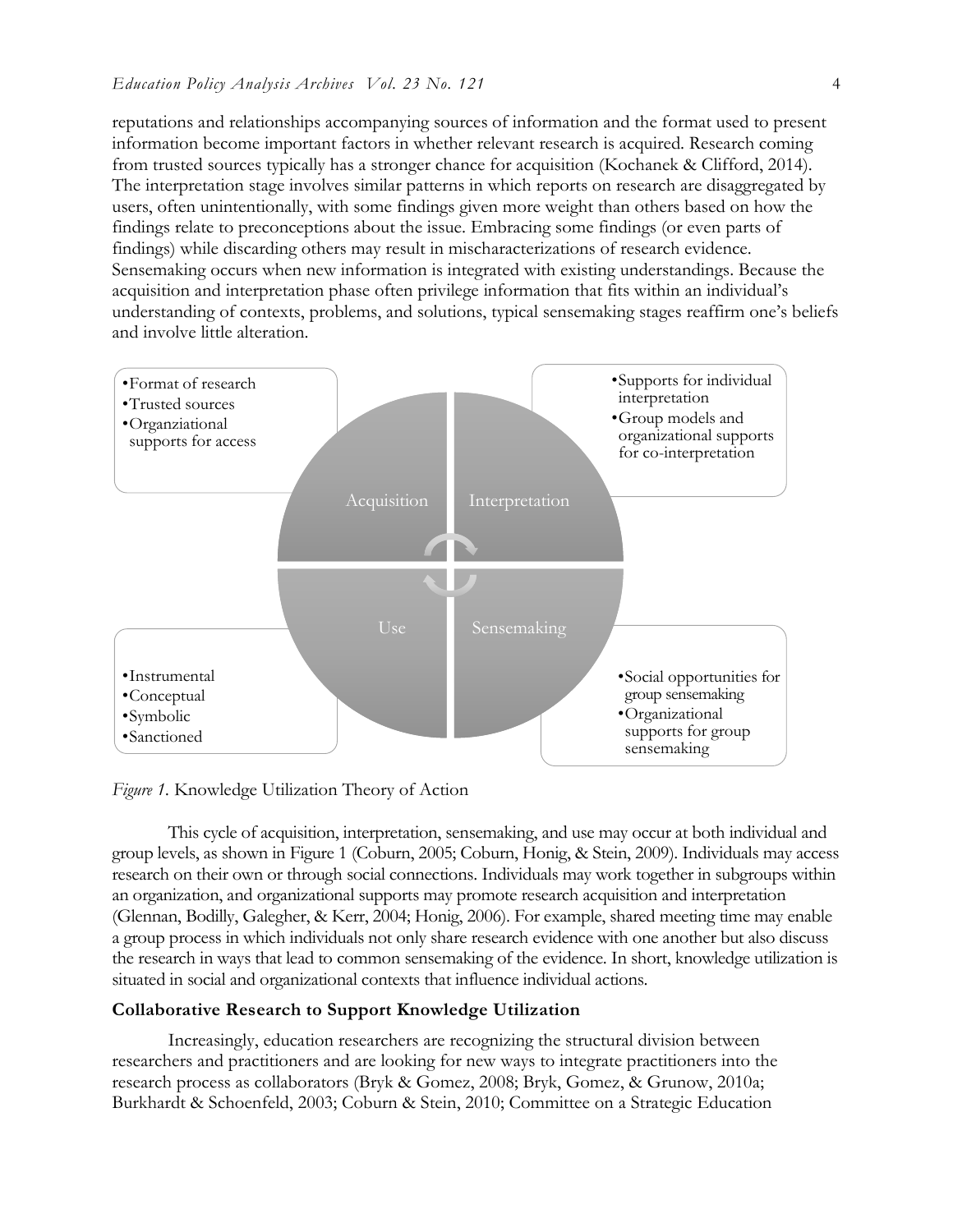Research Partnership, 2003; Hiebert, Gallimore, & Stigler, 2002). Proponents of emerging models of collaborative research argue that involving practitioners in the research process bridges the divide between research and practice, builds capacity to incorporate systematic inquiry into regular decision-making processes within practitioner communities, and informs the research process itself by bringing together experts from diverse perspectives to engage in problem-solving work so that research and practice become part of an interactive cycle supporting improvement (Bryk & Gomez, 2008; Bryk et al, 2010a; Bryk, Sebring, Allensworth, Luppescu, & Easton, 2010b; Coburn & Stein, 2010; Roderick, Easton, & Sebring, 2009).

The research-practice partnership between the University of Chicago Consortium on Chicago School Research (CCSR) and Chicago Public Schools (CPS) is often cited as a model for research-practice partnerships (Research Alliance for New York City Schools, 2011; Roderick et al., 2009; Tseng, 2012). Founded in the early 1990s, CCSR assembled researchers from across universities to examine CPS reform efforts. The organization attracted foundation funding for both operational and research funding. CCSR uses a steering committee of stakeholders such as district and community group leaders to inform the development of a research agenda and the progress of individual studies. In addition, it maintains ties to district offices and schools across the district so that research teams have frequent contact with potential audiences for their findings. Many similar research-practice partnerships have emerged throughout the past 15 years, including the Baltimore Education Research Consortium, the Stanford-San Francisco Unified School District Partnership, and the Research Alliance for New York City Schools.

When CCSR director John Easton was appointed director of IES in 2009, the collaborative research model pioneered in Chicago influenced new grant and program funding efforts. IES created a line of research funding to provide seed money for the development of researcherpractitioner partnerships. A second funding line was developed to support integrated researcher, developer, and practitioner teams engaged in the design, implementation, and testing of interventions through continuous cycles of improvement. An existing funding line targeting rigorous evaluations of state and local policies brought new emphasis to the role of the partnership between the research team and the education agency whose policy is under study. Finally, the regional educational laboratory (REL) program was restructured to become the strongest example of Easton's support for collaborative research models.

#### **Promoting Collaborative Research Through the REL Program**

The REL program originated in 1965 as a federally funded program intended to create a link between the education research and development field and school districts. For decades, RELs served as intermediary organizations bundling existing research into tools and resources to be used by state and district education agencies. When IES was created in 2002, the REL scope of work shifted to the supply of primary research in response to the needs of state and district agencies. During this period, the REL contractors changed the personnel working under the contracts to include higher skilled researchers. IES approved studies that provided descriptive analyses using state or district data or randomized controlled trials that investigated the impact of programs. This shift was accompanied by an emphasis on scientific rigor in research generation and efforts to inform education policymakers and practitioners about a hierarchy of levels of research evidence. Researchers during this iteration of the REL program were positioned as experts, and the vision for working with those in policy and practice was a unidirectional approach of dissemination of findings from experts to practitioners and expectations of use in decision making.

Under the most recent contract influenced by Easton's vision, the REL program requires the development of research alliances as the basis for providing research support services. The new contracts, based on each of 10 laboratories forming and/or joining research alliances as a context for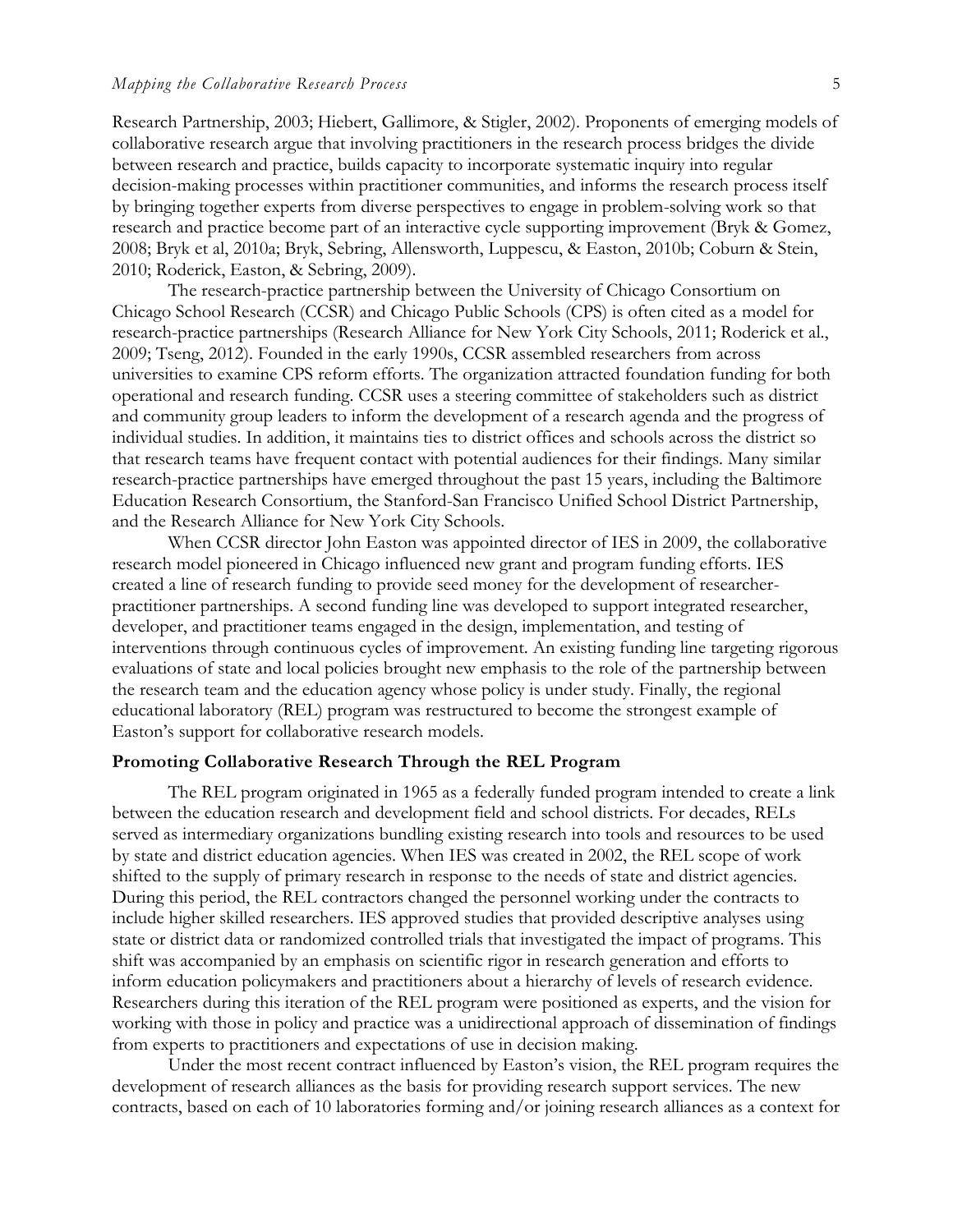rigorous analytic work has resulted in 79 research alliances across the country supported by \$54 million per year. The scope of work for these alliances is intended to build state and local education agency capacity to use data and conduct research, develop a cohesive body of knowledge in core priority areas identified in each region, and increase the use of data and research in education decision making. Program outcomes also include the development of strong relationships among those in research, policy, and practice and the completion of a range of rigorous studies that employ the appropriate research design for the research questions.

Although there is significant overlap among RELs in the content areas identified as priorities for their alliances, the RELs have adopted a variety of models for research alliances—multidistrict, multistate, single jurisdiction, and cross-level (state and district combined). In addition, each REL contractor has developed different structures and work plans that are designed to increase opportunities for stakeholder collaboration in the research process while also maintaining high-quality research practices. As the RELs entered this new line of work, there were few models to follow and little systematic research on how best to form, build, and maintain research partnerships. Our team at REL Midwest, which is operated by American Institutes for Research (AIR), developed a logic model for collaborative research to guide our work and to illustrate the connections between our structures and intended outcomes. Taking into consideration the contexts in which our alliance members work, we began to map out the inputs, processes, and outputs of collaborative research to bring our assumptions about how to build relationships, group identity, and research use to the forefront of discussions. We investigated extant literature on these topics and created strategies and structures based on what we learned. We developed feedback loops to provide formative data on process and interim outcomes to further hone our model. The result is the logic model displayed in Figure 2.

This article describes the model and how it guides the work of REL Midwest. It contributes to the emergent literature on research-practice partnerships, providing a theory-based approach to the work that others might model, build upon, or revisit. We recognize that this model is one amid many possible collaborative research models. It is somewhat specific to the context provided by the funding mechanism. To date, we have not rigorously tested our model. However, we present the model here as a description of our work and the resources and processes that we employ as a building block for research on collaborative models. Researchers interested in building collaborative partnerships may adapt some of our processes for their own work. Researchers interested in testing the efficacy of collaborative research models may use this model to build measurement and research designs in future studies.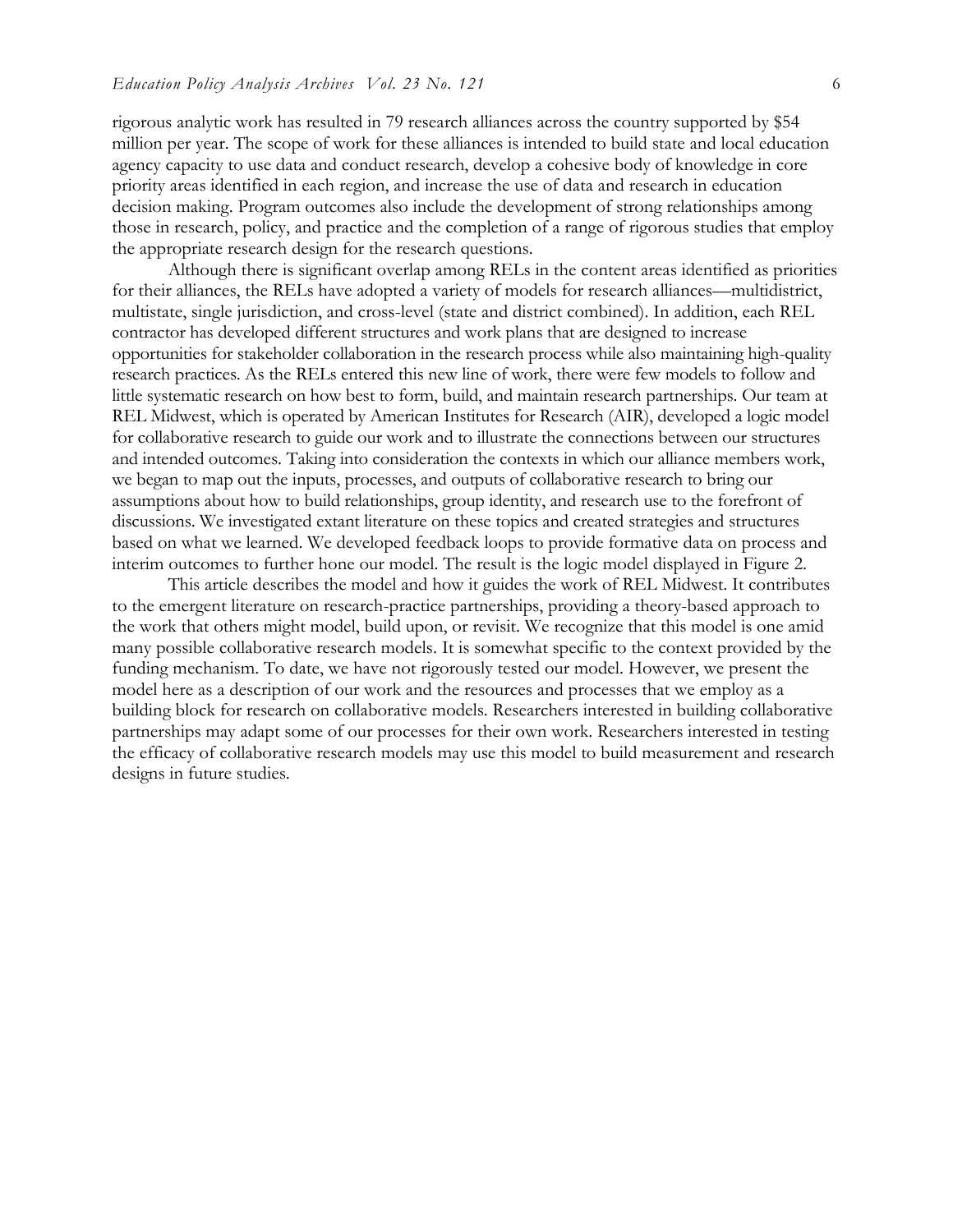#### *Mapping the Collaborative Research Process* 7



*Figure 2.* Collaborative Research Logic Model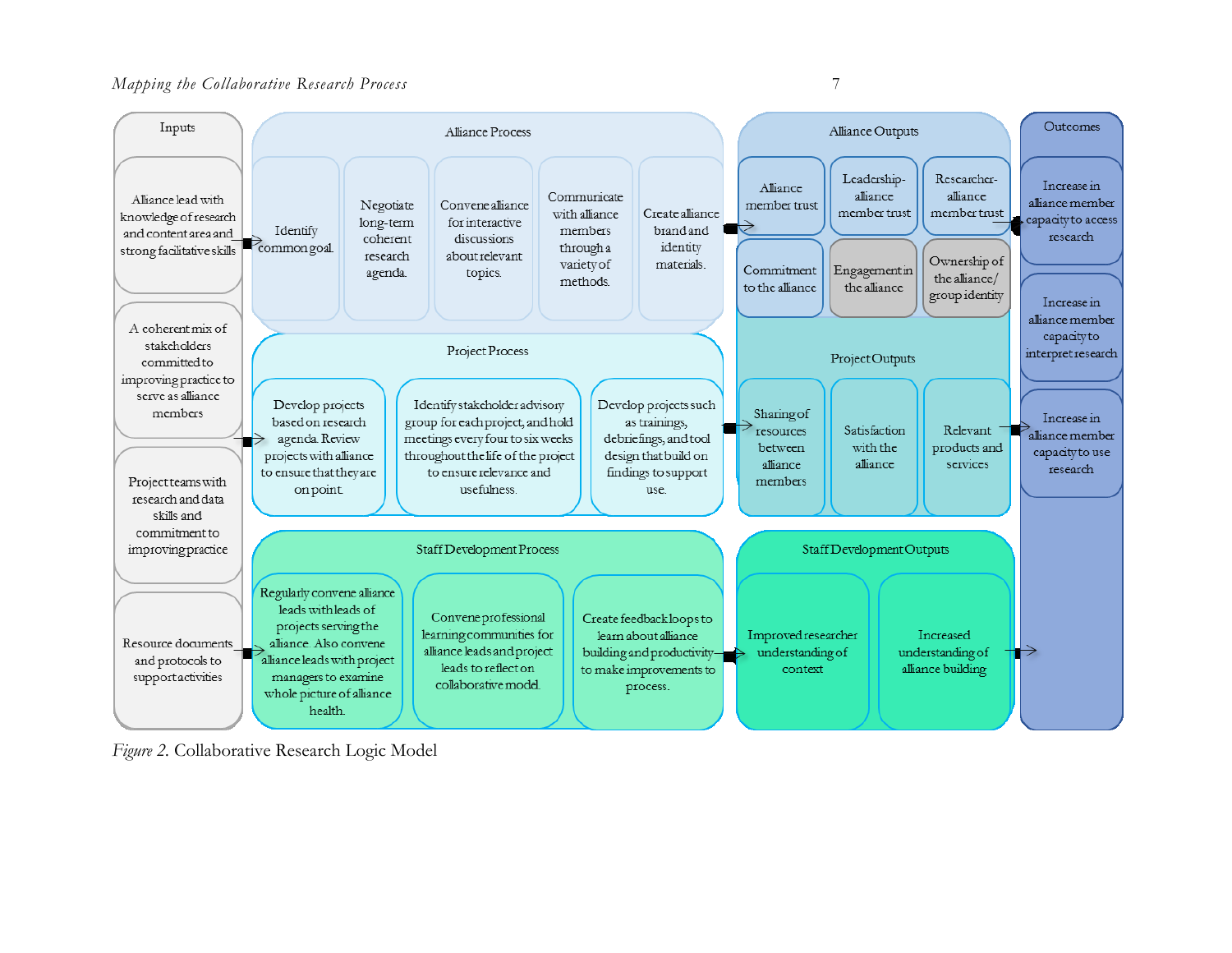#### **Inputs That Set the Stage for Collaboration**

As mentioned earlier, IES requested that REL contractors such as AIR use a collaborative research approach based on the formation of research alliances to identify the research and technical assistance projects to be completed under the five-year contract. The REL Midwest research alliances comprise researchers and education stakeholders working together toward a common research agenda. Each of REL Midwest's eight alliances addresses a different education topic such as educator effectiveness, early childhood education, and college and career readiness. The stakeholders participating in the alliances involve a variety of groups interested in the topic of focus to the research alliance (e.g., policymakers, practitioners, community members, etc.).

This section of the article will highlight the first piece of the AIR-developed collaborative research logic model developed to guide the alliance work—inputs. The first three inputs are focused on the various individuals involved in the collaborative research process: a strong alliance lead, project teams with research and data skills for alliance work, and alliance members committed to improving practice. The last input focuses on the documents and tools developed to support the individuals involved in the collaborative research process.

## **Strong Alliance Leads**

At REL Midwest, we believe the most important input is a strong facilitator as the alliance lead. A REL Midwest alliance lead has five key responsibilities: (1) coordinates alliance activities, (2) connects the REL Midwest project team(s) and alliance members, (3) collaborates with other research alliance leads, (4) serves as the primary point of contact for the research alliance, and (5) conducts needs-sensing and outreach activities with stakeholders in the region. To effectively fulfill each of these responsibilities, we recruited individuals with knowledge of the content area relevant to the alliance topic, awareness of the political contexts in the jurisdictions represented by the alliance, and strong facilitation skills.

In some cases, it was difficult to identify an individual in possession of the appropriate combination of content knowledge, political awareness, and facilitation skills. To ensure the most successful alliance experience, we gave priority to the facilitation skills component. The primary responsibility of an alliance lead involves the coordination of alliance activities. This responsibility includes scheduling, planning, and facilitating alliance convenings. During these convenings, a strong alliance lead must be able to create a participatory decision-making environment within the research alliance. The four components of participatory decision making include encouraging full participation from each alliance member, promoting mutual understanding among alliance members, fostering inclusive solutions when diverse views arise, and cultivating shared responsibility among alliance members (Kaner, 2007). A strong alliance lead must be comfortable implementing multiple facilitation practices to effectively create the participatory decision-making environment. Some of these practices include, but are not limited to, respecting diverse communication styles, drawing people out, tracking ideas, balancing viewpoints, intentional silence, listening for common ground, and summarizing (Kaner, 2007). This environment creates opportunities to build the capacity and effectiveness of the group as a whole, while also encouraging personal learning for the alliance members and the alliance lead (Kaner, 2007). Within the participatory decision-making environment, alliance members should be able to reach a place of sustained agreement as they work together to identify a research agenda and the specific projects necessary to address the questions identified in that agenda.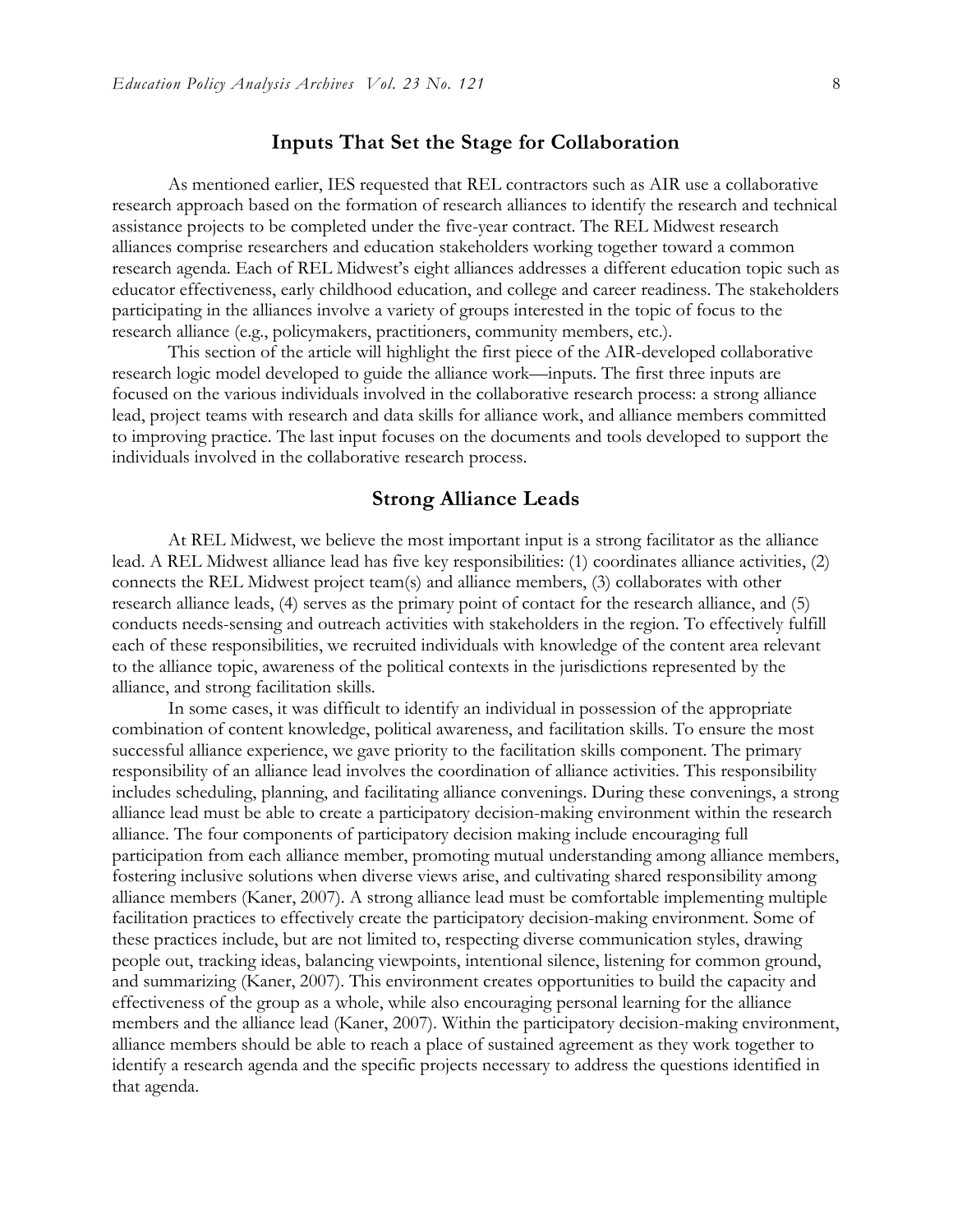#### *Mapping the Collaborative Research Process* 9

REL Midwest alliance leads serve as the primary point of contact for research alliance members. This role requires that alliance leads connect with alliance members outside of research alliance convenings by phone, email, or in-person visits to provide resources relevant to their context and answer any questions they may have about specific research projects or the collaborative research process. By serving in this role, alliance leads are able to build strong, trusting relationships with alliance members. These relationships contribute to the success of the research alliance; as alliance members become more comfortable with the alliance lead, they are likely to become more involved in the alliance convenings and the participatory decision-making process.

By fulfilling each of these responsibilities, AIR alliance leads often serve in the role of research broker—the intermediary between researchers and practitioners. Alliance leads are research brokers both within and outside of the research alliance. Alliance convenings often include discussions regarding the application of research to education practice. These conversations may involve research conducted by the alliance or external research relevant to the work of the alliance. Regardless of the source of the research, the alliance lead must be able to navigate the conversation in a way that directly promotes the use of education research by alliance members. The alliance lead must replicate this effort during conversations with education stakeholders who are not alliance members but whose work will benefit from the use of the alliance's research. The ability of the alliance lead to effectively bridge the gap between researchers and practitioners is critical to the success of the research alliance and the impact of the alliance's work on education practice.

#### **Alliance Members Committed to Improving Practice**

The second key input in this collaborative research approach is the recruitment and participation of alliance members who are committed to improving education practice. The first step in this process is to identify potential alliance members. REL Midwest research alliance members are often identified based on their work in a particular content area (e.g., a state director of educator licensing is asked to participate in the Educator Effectiveness Research Alliance). However, alliance members are not required to be content experts to participate in the research alliance; they may also be identified because the work of the alliance may inform their practice (e.g., a state director of the division for school improvement also participates on the Educator Effectiveness Research Alliance).

When identifying potential alliance members, REL Midwest's goal is to find individuals who have an interest in the topic, who are committed to improving education practice, and whose experience will allow them to contribute to the alliance convenings in a meaningful way. REL Midwest will then reach out to these individuals (often the alliance lead will make this initial contact) to describe the research alliance topic and goals and invite them to participate. During this initial engagement, REL Midwest will also solicit suggestions for additional alliance members to continue the recruitment process. As an alliance is built, REL Midwest concentrates on achieving the right mix of alliance members to create a strong and productive research alliance.

Two key factors influence alliance composition: attention to power dynamics and the need for alliance members who play a variety of roles. Paying attention to power dynamics is often as simple as paying attention to job titles. For example, the inclusion of a district superintendent may affect the participation of that district's principals in the alliance. The principals may not feel that they can openly share their problems of practice if their boss is also participating in the conversation. Similarly, a representative from the state education agency may discourage the superintendent's participation. Attention to these dynamics may affect who REL Midwest invites to participate in the alliance. Although it may be beneficial to have varied perspectives on the topic, in this example, the benefit of the superintendent's perspective may not justify the cost of the discouraged participation of the principals. Therefore, the alliance lead must consider the issue of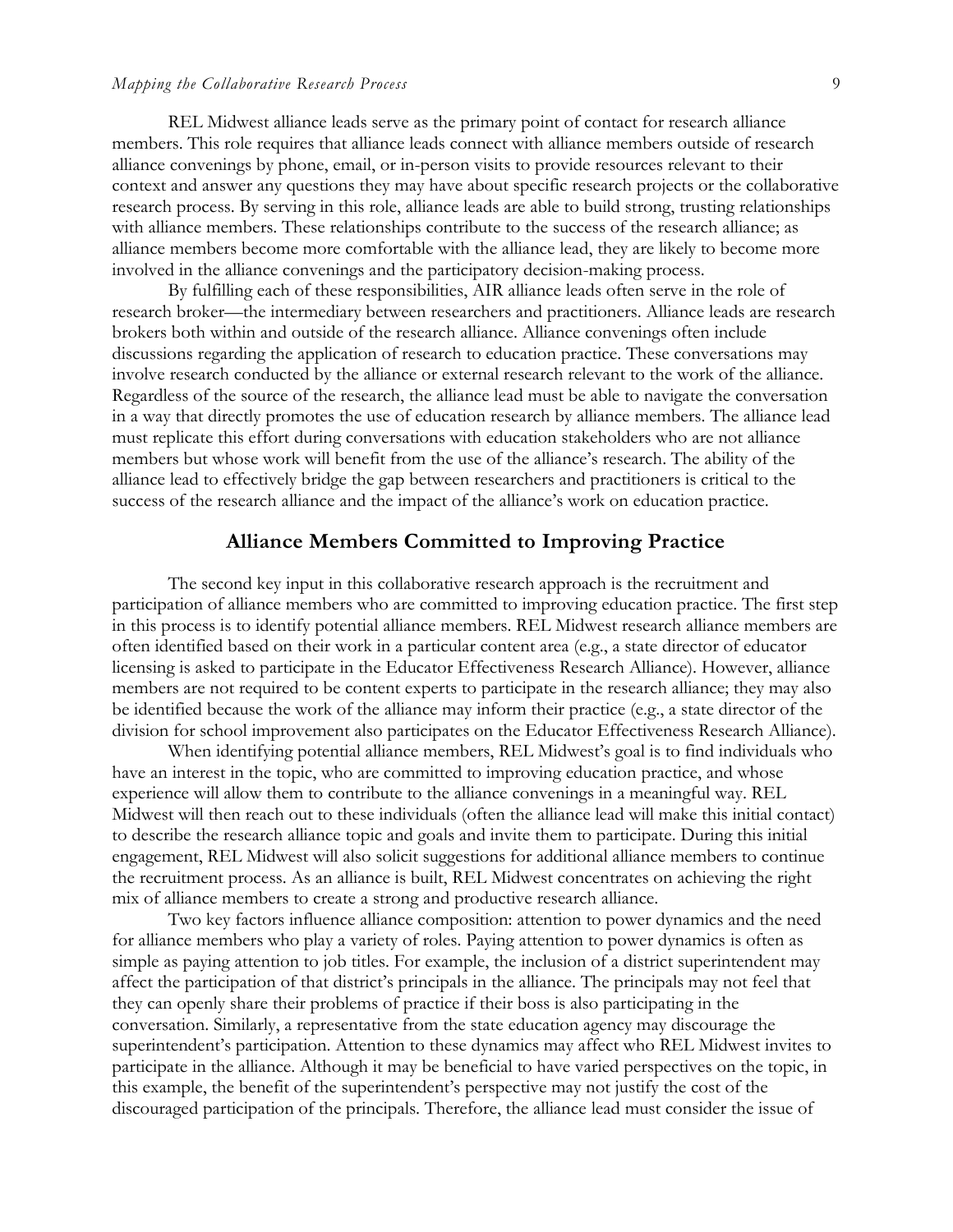power dynamics when building the alliance. In some cases, the final alliance membership does result in some tension related to power dynamics. In these instances, the alliance lead must use strong facilitation skills during the convenings to alleviate the tension and create an open environment for all alliance members to participate.

The second key factor in alliance composition involves the inclusion of alliance members who play a variety of roles, including champions, advisors, stakeholders, boundary spanners, and learners. When planning projects, we look for alliance members who might serve as champions of the work. These members are typically decision makers in their organizations and have the power to commit organizational resources to partner on the project. Champions often designate staff to work with our project teams to inform our work and maintain its usefulness. This designated staff fulfills the advisor role on the alliance. We also ensure that we have alliance members who are part of stakeholder groups that will make use of the findings, tools, or trainings that come from the alliance. These stakeholder members may serve as advisors or champions, but in some cases, this is an independent role. Just as an alliance lead may span the boundaries between REL researchers and alliance members, we look for alliance members to serve as boundary spanners both within and outside of the alliance. To find boundary spanners for an alliance, REL Midwest seeks to identify individuals who have strong working relationships with other alliance members or with networking groups outside of the alliance. It is particularly beneficial if these relationships cross organizations or organizational structures (see, e.g., Hubbard, 2010). Finally, we recognize that some alliance members may join in the less active role of learner. Learners do not typically contribute in more active ways on alliance projects or discussions. However, they play the role of the internal audience for alliance work. Alliance members may play different roles for different projects that serve the alliance. However, at REL Midwest, we identify the core alliance members that actively engage in our work as the steering committee. This group holds the authority to guide our work while also shouldering the responsibility to play the active roles of champion, advisor, stakeholder, and boundary spanner.

#### **Project Teams With Research and Data Skills for Collaboration**

The third key input for the success of a collaborative research approach is the involvement of project teams with the right set of research and data skills. The skills of the team members must be strong enough to instill confidence in the alliance members that the research alliance will produce meaningful work. In addition, the project team members must have the ability to use those skills to effectively complete the alliance work. To meet these goals, project team members must have content area expertise in the topic relevant to the research alliance or must be experts in the methodological approach identified for the project.

In addition to these research and data skills, project team members should be fully tuned into the alliance's research agenda and understand what tools and processes might better support the alliance members' efforts to improve education practice. To do their work well, the project lead must engage with the alliance members in a meaningful way throughout each stage of the project. At REL Midwest, we have specific structures described in the next section to increase project leads' understanding of the alliance goals and encourage them to approach the project with a collaborative research mind-set. This mind-set focuses the project team's attention to considering how the results of their work may be used by alliance members and other education stakeholders to improve education practice—a focus that makes the alliance project work more meaningful for both the project teams and the alliance members.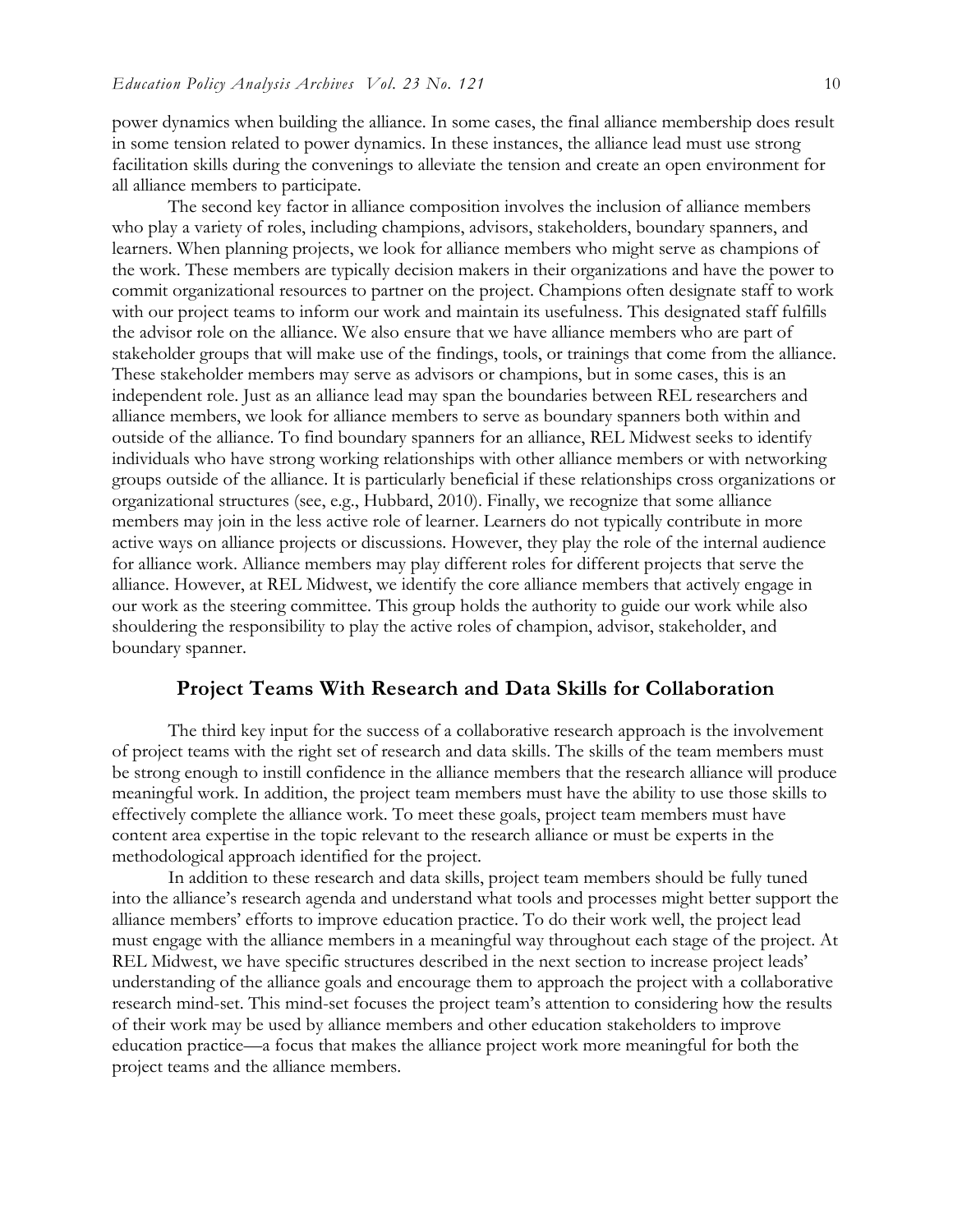### **Resource Documents and Protocols to Support Alliance Activities**

The final input for the collaborative research model is the creation of resource documents and protocols that support alliance activities. These documents are beneficial across research alliances. REL Midwest has developed a series of templates and examples for use by alliance leads, including:

- Alliance convening agenda
- Alliance theory of action
- Roles and responsibilities documents for staff and alliance member roles
- Memorandum of understanding for use with alliance members
- Research agenda development protocols
- Meeting facilitation protocols
- Protocols for discussion of project work at each phase of a project
- Engagement plans to support use of findings

REL Midwest has developed documents that outline the roles and responsibilities of the alliance lead, the project lead, and the alliance member—documents that provide information and guidelines about major activities expected in each role and how those roles interact with one another. Each of these resources serves to inform and support the staff and alliance members as they move to the next step of the collaborative research logic model—processes. These documents and protocols are further described in the following section.

#### **Processes Driving and Nurturing the Collaborative Research Partnership**

The work of our collaborative research partnerships is developed and sustained through processes at three different levels: the alliance, the project, and the REL Midwest staff. In the following sections, we define the purposes of each process and outline their essential activities labeled in the logic model (see Figure 2). Although this section may read like a checklist of activities (i.e., once one activity is completed you move on to the next), each process and corresponding activities need to be continuously revisited and nurtured. The outputs and outcomes of the work will either (re)confirm the decisions made and supports provided throughout the collaborative partnership's processes and activities or suggest opportunities for refinement.

#### **Alliance Process**

The alliance process sits at the top of the logic model and is reiterated in Figure 3. The purpose of the alliance process is to create and sustain a collaborative partnership. To do this, we work with our alliance members across five key activities: identify a common goal, negotiate a threeto five-year coherent research agenda, convene alliances four to 12 times per year for interactive discussions about relevant topics, communicate with alliance members through a variety of mechanisms, and create alliance brand and identity materials.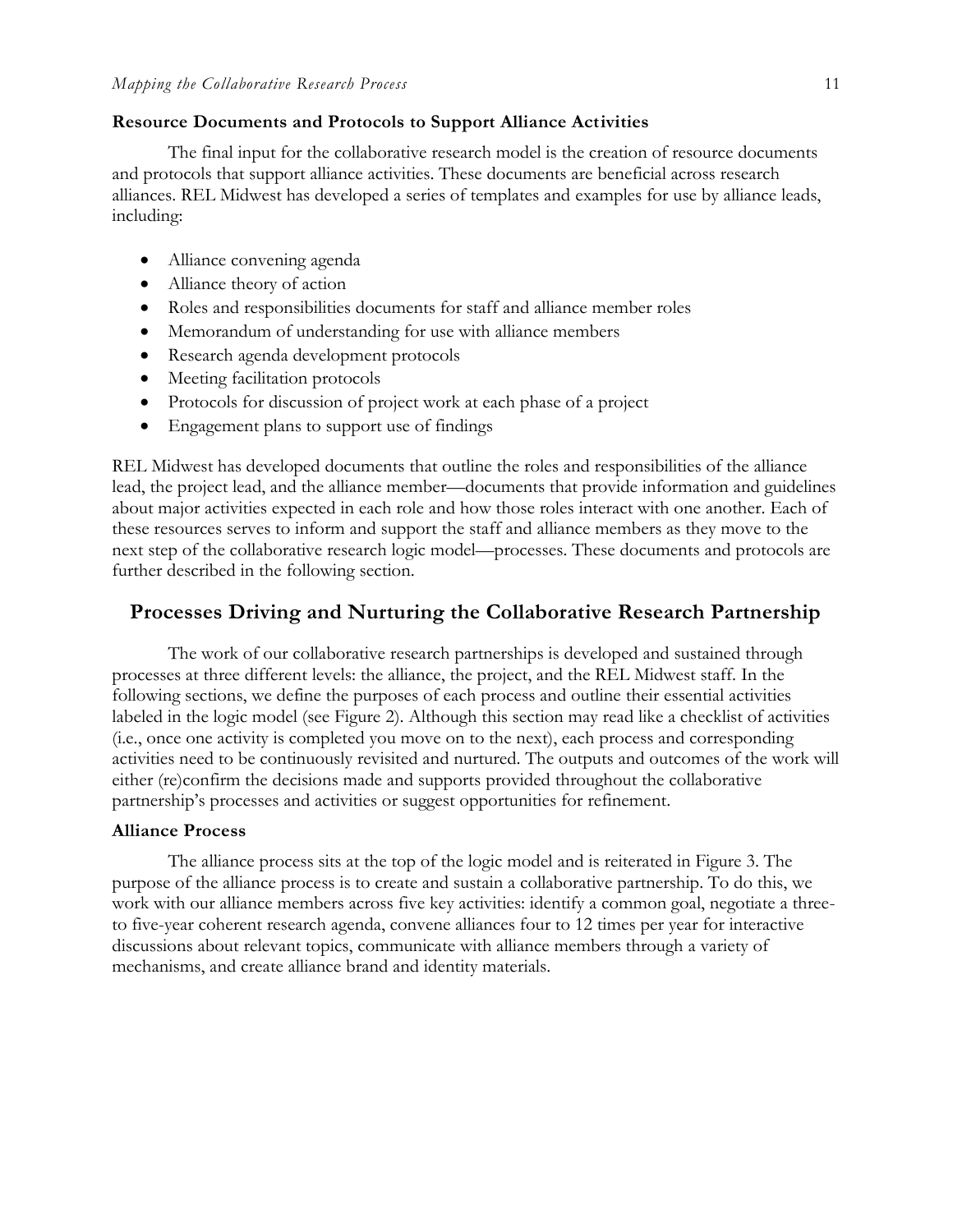

*Figure 3.* Activities to Promote Collaborative Partnerships

**Identify a common goal.** Before inviting partners to identify a common goal, REL Midwest strategically conducted needs-sensing activities (e.g., surveyed education stakeholders, met with state education agencies and district leaders, conducted policy scans) to identify the education priorities of educators, administrators, and policymakers. We aligned these priorities with those put forward by our funder, IES, and recruited potential alliance members to partner with us. The priority areas common to our region and our funder are college and career readiness, early childhood education, educator effectiveness, and low-performing schools and school improvement. A general goal for each alliance is to conduct research that will drive improvement in one of these priority areas; however, agreeing upon the specifics (i.e., what research) is essential to mobilizing a collaborative research partnership. Therefore, it is critical to address the second activity in our logic model under the alliance process: negotiate a three - to five-year coherent research agenda.

**Negotiate a three- to five-year coherent research agenda.** REL Midwest has adapted a structured "workshop" developed by REL Northeast and Islands (REL-NEI) to introduce the concept and process of developing a grounded research agenda (for more information, visit [http://www.relnei.org/publications/workshop-materials-for-setting-a-coherent-research](http://www.relnei.org/publications/workshop-materials-for-setting-a-coherent-research-agenda.html)[agenda.html\)](http://www.relnei.org/publications/workshop-materials-for-setting-a-coherent-research-agenda.html). The purposes of the one- to two-day workshop are to further identify priorities and winnow those priorities into a set of research questions that lend themselves to an important, coherent research agenda. The agenda-setting workshops are led by a trained REL Midwest staff member (the alliance lead), and the workshop participants are the members of a given alliance. Each workshop is typically divided into two sessions.

During the first session, the REL Midwest staff members provide an overview of types of research and how methods relate to research questions. The researchers then walk through the characteristics of and process for developing a researchable question and aligning questions with study designs. With this overview in mind, the alliance members are then asked to begin to generate research topics they think the alliance should address. This portion of the workshop is where the partners begin to unpack the overarching priority area that brought them together (e.g., early childhood, college and career readiness), which builds capacity on both sides of the partnership. As the alliance members generate topics for consideration, the researchers and alliance members have an opportunity to gain a more intimate understanding of all of the alliance members' needs and the challenges within their contexts. Throughout the discussion, the research topics are captured and made available for all to see and reflect upon. Researchers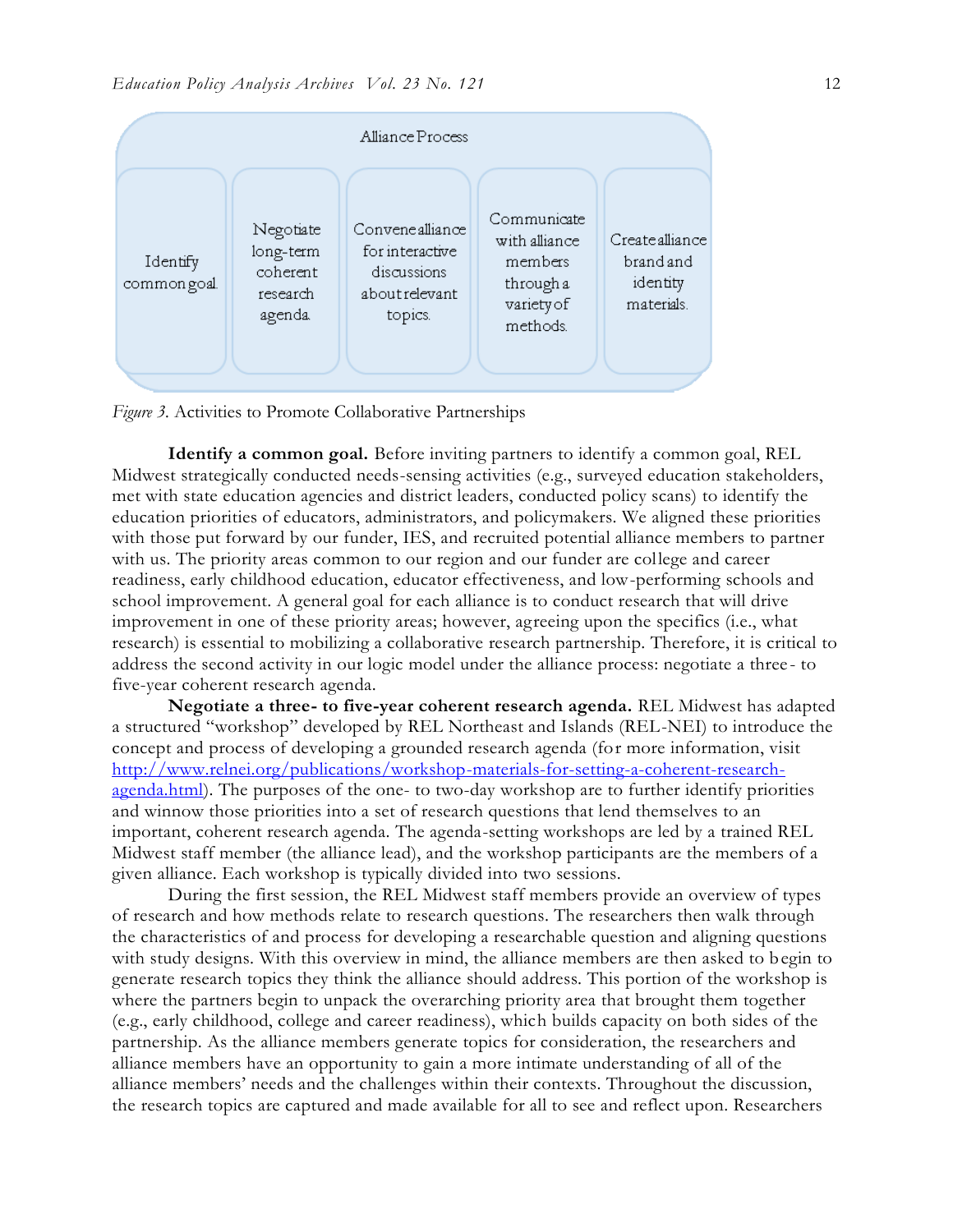often determine research needs by identifying gaps in the literature. Practitioners must act within a more structured context, sometimes making policy and practice decisions on topics not yet investigated through the research. For example, our research team working with the Virtual Education Research Alliance initially expected to focus their work on the conditions under which online learning might have a stronger impact. The alliance members were focused on how to prepare and support teachers moving to an online or hybrid format. Discussions about pressing decisions in practice helped the research team better understand priority topics for the alliance and how to design projects to support alliance member decision making.

Using that initial list of topics as a springboard, REL Midwest staff members then facilitate a discussion to refine the list. The alliance members have an opportunity to ask clarifying questions about the topics, choose one to three topics that could drive a research agenda, and then vote on which topic(s) to prioritize. This short list of topics is the outcome of the workshop's first session.

Often, the topics from the first session still remain far too broad and require a similar discussion and voting process to narrow the list of subtopics and research questions under each topic. Each iteration of the conversation offers researchers and alliance members the opportunity to ask clarifying questions and to check whether the rephrasing of a given question still captures the alliance members' intent. These exchanges build the researchers' capacity to become more adept in their appreciation of the members' needs and the specific questions they want to answer. After multiple conversations and note taking, the researchers and alliance members have a visual that shows them how they have narrowed their focus from a research priority to a list of specific research questions. With this list, the REL Midwest staff members and alliance members embark on the last two portions of the workshop—establishing the research agenda and discussing interest in participation and data availability.

To create a finite list of research questions that will define the alliance's research agenda, the REL Midwest staff members facilitate a discussion with the alliance members to come to a consensus on the answers to questions that include the following:

- How many of the top-rated questions should the research agenda comprise?
- Do these questions inspire a coherent set of work?
- What might be the types of studies (descriptive, correlational, and impact evaluations)?
- What is the right (or a possible) sequence?
- What are the anticipated research products (e.g., workshops, tools, work processes) that will enable stakeholders to use the knowledge produced by the research?
- What is the timing of the work?

While addressing each of these questions, the alliance members and researchers continue to refine the research questions and determine how many they will tackle over a three - to five-year period. This refinement process continues to happen on at least an annual basis to ensure that the alliance is deriving useful information from the collaborative research efforts and conducting the right projects to build upon the new knowledge, tools, and resources generated by their work.

To end the agenda-setting workshop, the collaborative research partners discuss who will represent the alliance on the particular research projects and to what extent might extant data be leveraged to answer specific research questions. REL Midwest staff members capture these conversations and then share the draft research agenda and corresponding timeline and request alliance members to provide feedback at the next alliance convening.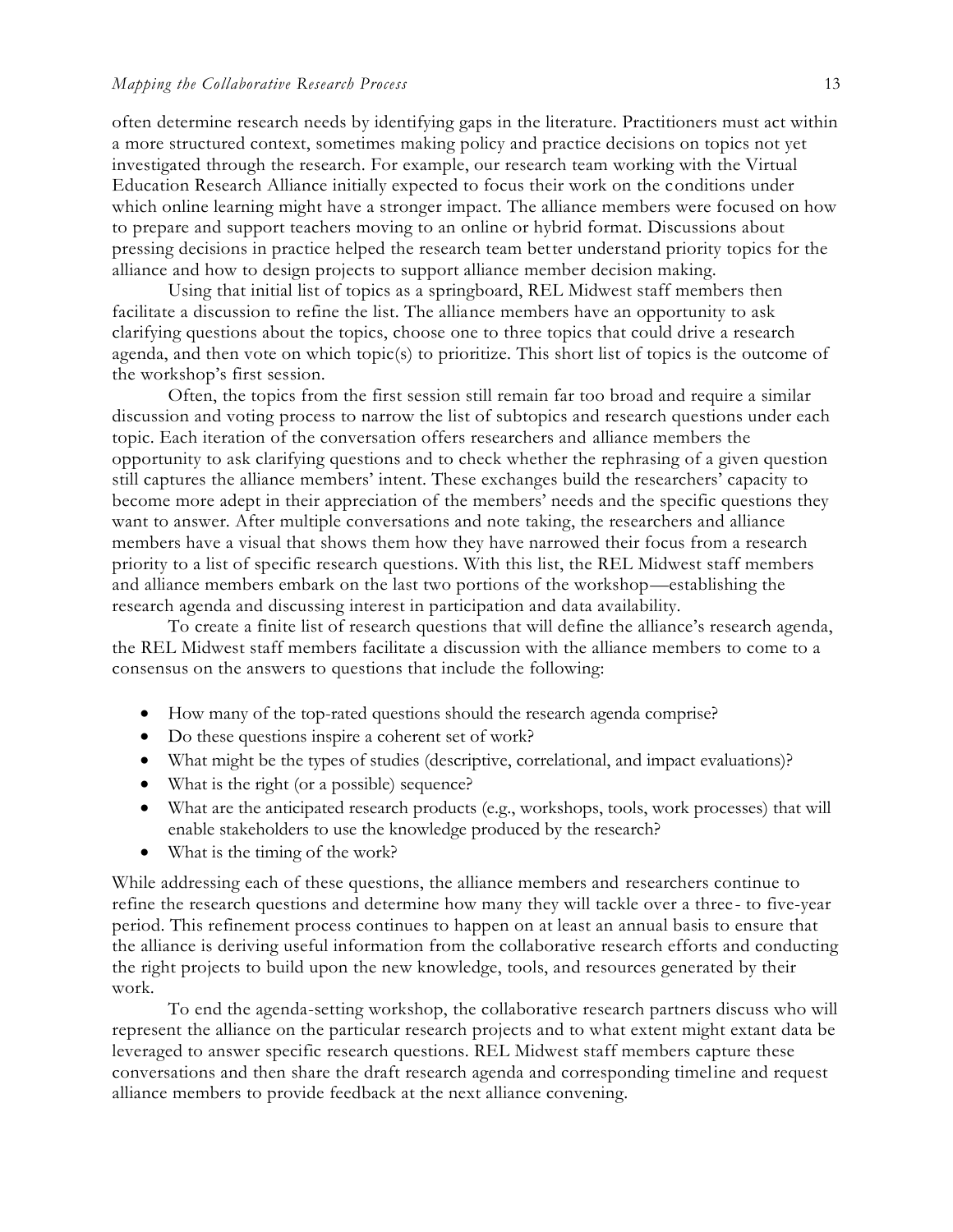**Convene alliances four to 12 times per year.** Under the REL Midwest contract, the alliances meet, at a minimum, four times per year; however, several of the alliances meet much more frequently. Virtual conference calls are a convenient mechanism for convening the alliance members and REL Midwest staff members spread across the region. At least once per year, the alliances hold an in-person meeting.

Each convening offers a unique opportunity for alliance members and REL Midwest staff members to further develop and maintain the collaborative research partnership and connect alliance members with their role-alike peers in different states, districts, etc., to strengthen their professional network and learn from each other's experiences. External speakers are often invited to share additional resources and tools aligned with the alliances' research agendas. These meetings serve as a platform for group acquisition, interpretation, and sensemaking of research evidence. As such, it strengthens the individual acquisition, interpretation, and sensemaking cycle to support the use of research. Using the convening structure as a model, alliance members may create a similar structure in their organizations, such as an informal learning community among program heads to support the use of research.

**Communication with alliance members.** Outside of convenings, the alliance leads meet with alliance members in different configurations (e.g., subcommittees or working groups, one-on-one) to discuss the alliances' ongoing work, the extent to which the partnership is meeting the members' needs, and additional opportunities in which REL Midwest may support the members' organizations. REL Midwest staff create newsletters to keep members up-to-date on project status and to document the activities of the alliances. Finally, alliance leads generate group e-mails that regularly share new publications or events on the alliance topics and encourage alliance members to share with one another.

**Create alliance brand and identity materials.** Each alliance has inward- and outwardfacing documents that help to build, solidify, and communicate to others about its unique identity. The inward-facing documents are the alliance's theory of action and roles and responsibilities. The documents shared with those outside of the alliance are the research agenda, the alliance newsletters, and the alliance overview—a one-page graphic summarizing the alliance's goals, membership, and projects to date. The creation of outward-facing documents is an integral step in establishing and maintaining the alliance's identity. These documents inform others about the alliance's contributions to the field of education, help to recruit members, and serve as a piece for current members to reflect upon and see the benefits and outcomes of their invested time and energy.

**Theory of action.** The alliance's theory of action defines the need that the partnership's research will address, outlines the roles potential alliance members and their research partners will play and codifies the anticipated work products and corresponding benefits of the partnership. Typically, the alliance's theory of action is developed once the alliance establishes its research agenda. The alliance lead facilitates a series of discussions focused on the four columns in the diagram. Starting with the end in mind, the alliance members and researchers engage in identifying the anticipated benefits of the partnership and its resea rch. The next step requires the alliance members and researchers to review the list of work products they generated as an outcome of their research agenda-setting workshop and determine the extent to which the work products and benefits align (and revise as necessary). Next is a discussion about the specific activities (i.e., strategic planning, technical assistance, and research), necessary roles to complete those activities, and the need the alliance agreed to address through its research. Finally, moving from left to right in the template, the partners review the extent to which their discussions and decisions are reflected in the template and make revisions as necessary. Every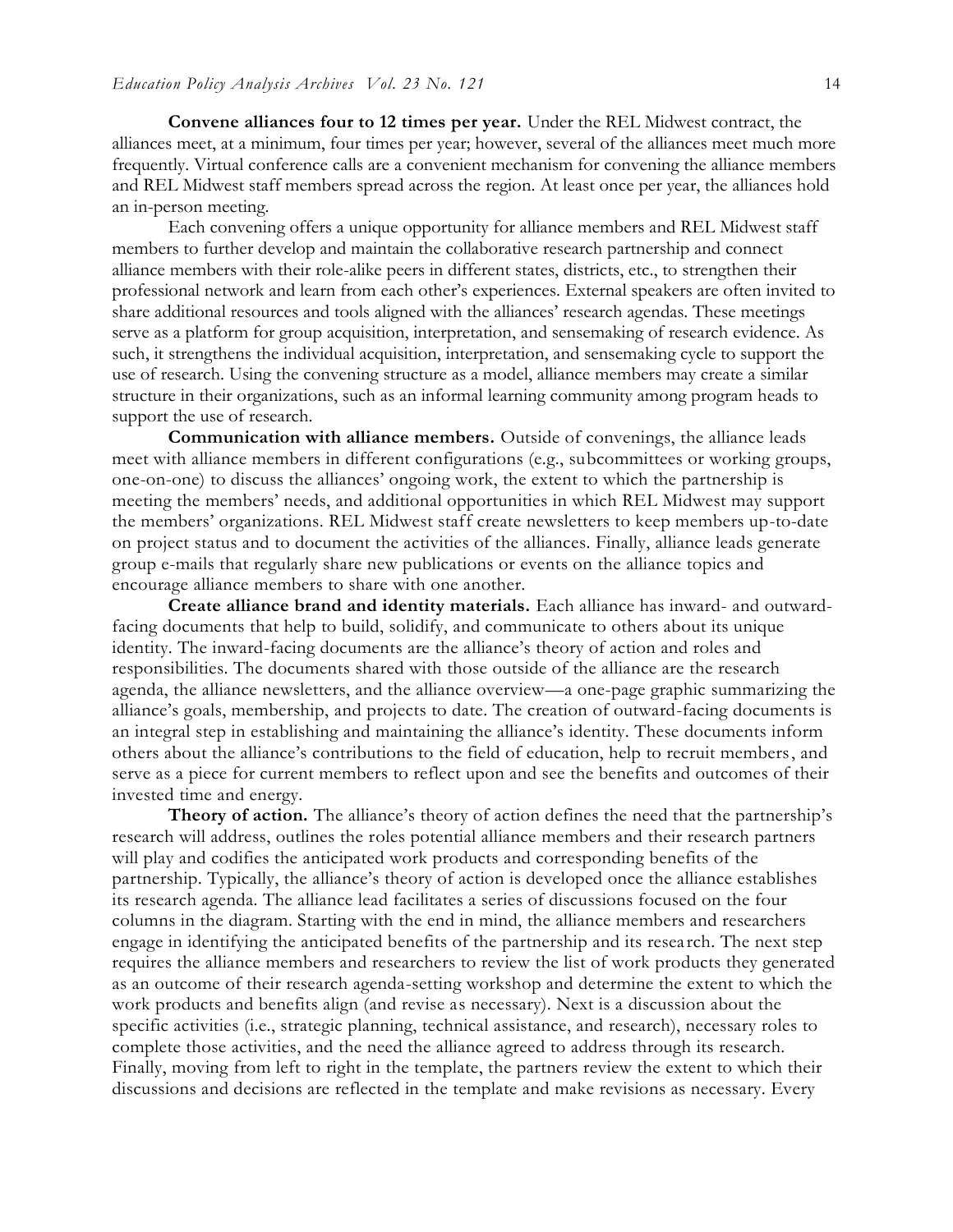.

alliance's theory of action should be revisited at least once per year to incorporate any changes and/or (re)confirm these key elements.

**Roles and responsibilities.** One mechanism for ensuring that the theory of action is realized by the alliance and its partners is the articulation of agreement to fulfill the roles and responsibilities necessary to meet the alliance's goals. The alliance's roles and responsibilities documents contain at least five essential ingredients: the alliance's mission statement, the benefits of the work (as articulated in the theory of action), opportunities for participation, membership expectations, and a one-year time frame for the partners' commitments. The roles and responsibilities documents push the partners to think about the expectations they have for each other as well as what they are accountable for in the collaboration. Having an agreed-upon document to revisit if or when a partner is not fulfilling a particular role can ease the challenges associated with those conversations. On a more positive note, these documents also provide alliance members' organizations with a deeper understanding of what their staff members are being asked to do as part of the partnership. Often, alliance members serve on boards, committees, etc. These documents clearly articulate that the level of commitment needed for a partnership is different from the other volunteer efforts and that if they participate, their time needs to be protected. In addition to codifying roles and responsibilities for current members, these inward-facing documents are sometimes used in an outward-facing way to recruit new alliance members. Potential partners want to know what they are being asked to do. Walking through the roles and responsibilities documents with them will help to inform them about those opportunities and expectations. Such documents often help to convince individuals to engage as an alliance member because they value the thoughtfulness put into these documents, the clarity related to their new role, and the intentional plan to revisit their commitment within one year to determine whether they plan to continue participating in the alliance.

**The alliance overview.** Each of the REL Midwest alliances has a one-page handout that succinctly describes REL Midwest's mission, the alliance's goals, and the alliance's guiding research questions. These documents also list the members and their organizations, the alliance's specific research and technical assistance projects' goals and corresponding activities, and the conferences and other related events in which the alliance participated. For an example of an alliance overview, visit

## [http://www.relmidwest.org/sites/default/files/Early%20Childhood%20Education-](http://www.relmidwest.org/sites/default/files/Early%20Childhood%20Education-%20Research%20Alliance%20Handout_1.pdf) [%20Research%20Alliance%20Handout\\_1.pdf.](http://www.relmidwest.org/sites/default/files/Early%20Childhood%20Education-%20Research%20Alliance%20Handout_1.pdf)

**Research agenda.** A companion piece to an alliance's one-page handout is its research agenda. This document begins to take shape after the agenda-setting workshop mentioned earlier. Specifically, its content demonstrates how the alliance's research questions build upon one another and drive a coherent body of work designed to yield practical tools and resources for practitioners, administrators, and policymakers. There is often a visual component that communicates the projected timeline for the completion of the work. The research agenda complements the one-page handout by providing more information about the completed work while also previewing the work to come.

**Alliance newsletters.** Although REL Midwest publishes a newsletter for general distribution, we develop alliance-specific newsletters once or twice yearly to highlight alliance activities. The newsletters contain project updates, spotlights on alliance members, a letter from the alliance lead that focuses on a relevant issue area, and stories about how alliance members have used products and services of the alliance. For an example of an alliance newsletter, visit [http://www.relmidwest.org/sites/default/files/newsletters/REL\\_Dropout\\_Newsletter\\_508.pdf](http://www.relmidwest.org/sites/default/files/newsletters/REL_Dropout_Newsletter_508.pdf)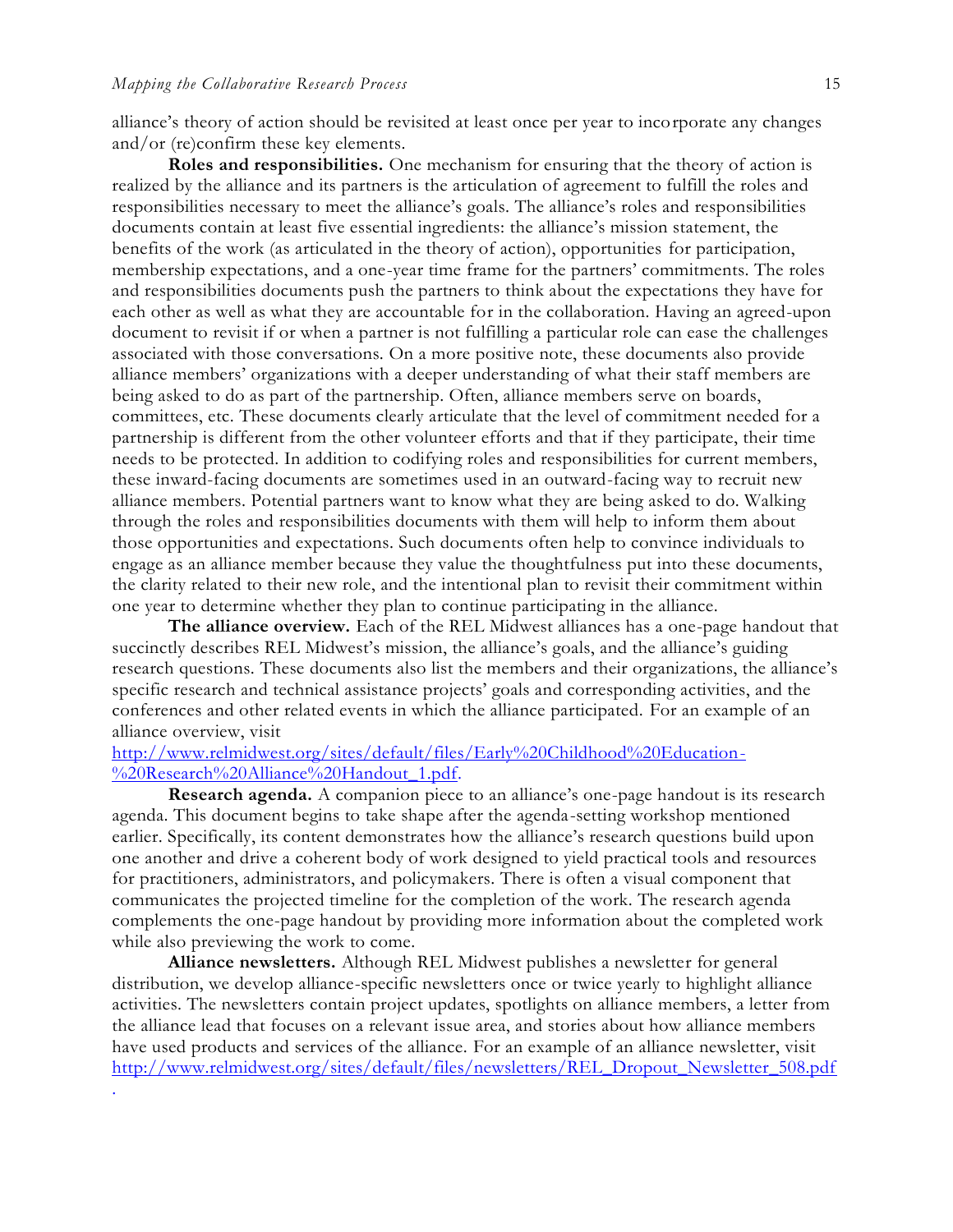#### **Project Process**

Occurring concurrently with much of the work of the alliance process, the project process involves many of the same participants (alliance leads, alliance members, project teams). The purpose of this process is to intentionally codesign and conduct the work in such a way that it equally values and leverages the alliance members' and researchers' unique expertise. In collaboration with alliance members, REL Midwest uses three types of activities to ensure that the projects are relevant and useful. These activities are defined in the following paragraphs and pulled from the logic model for reference here in Figure 4.



*Figure 4.* Activities to Support Collaborative Projects

**Develop projects based on research agenda.** As part of the agenda-setting workshop described earlier, the members of the alliance and REL Midwest staff begin to outline the projects that compose their research agenda. This conversation must be revisited at least annually to ensure that the projects are addressing the alliance's needs. In addition, as projects are designed to address research questions, alliance members are asked to revisit the questions in light of the project design. We specifically ask whether our projects are addressing the questions as members intended. At times, these conversations bring misunderstandings to the surface, signaling quickly that our project design, while appropriate for the research questions, does not meet the core need of the alliance members. For example, we initially proposed a study of data use to address alliance member questions about how to increase data use in teacher practice. After discussions of the concept, we realized that alliance members really wanted to address these questions through skill-building workshops on data inquiry cycles. In other cases, these conversations have revealed practitioner beliefs about certain research methods that make them less likely to trust the findings of a study. In all cases, we have attempted to ground projects solidly in alliance member needs to better position our work to result in relevant and useful products.

**Identify a stakeholder advisory group for each project.** As projects move from concept to formal proposal, we recruit a stakeholder advisory group (SAG) for each project. An SAG is a subgroup of alliance members or designees from their organizations who meet regularly with a project team to ensure that the resulting products and services from the project are relevant and useful for the intended stakeholders. SAG members are active partners with REL Midwest researchers on the project team, and SAG feedback is critical to the project's success.

Each SAG typically has two to three members recruited from the alliance, alliance member organizations, or organizations that supply data or sites for a project. SAG members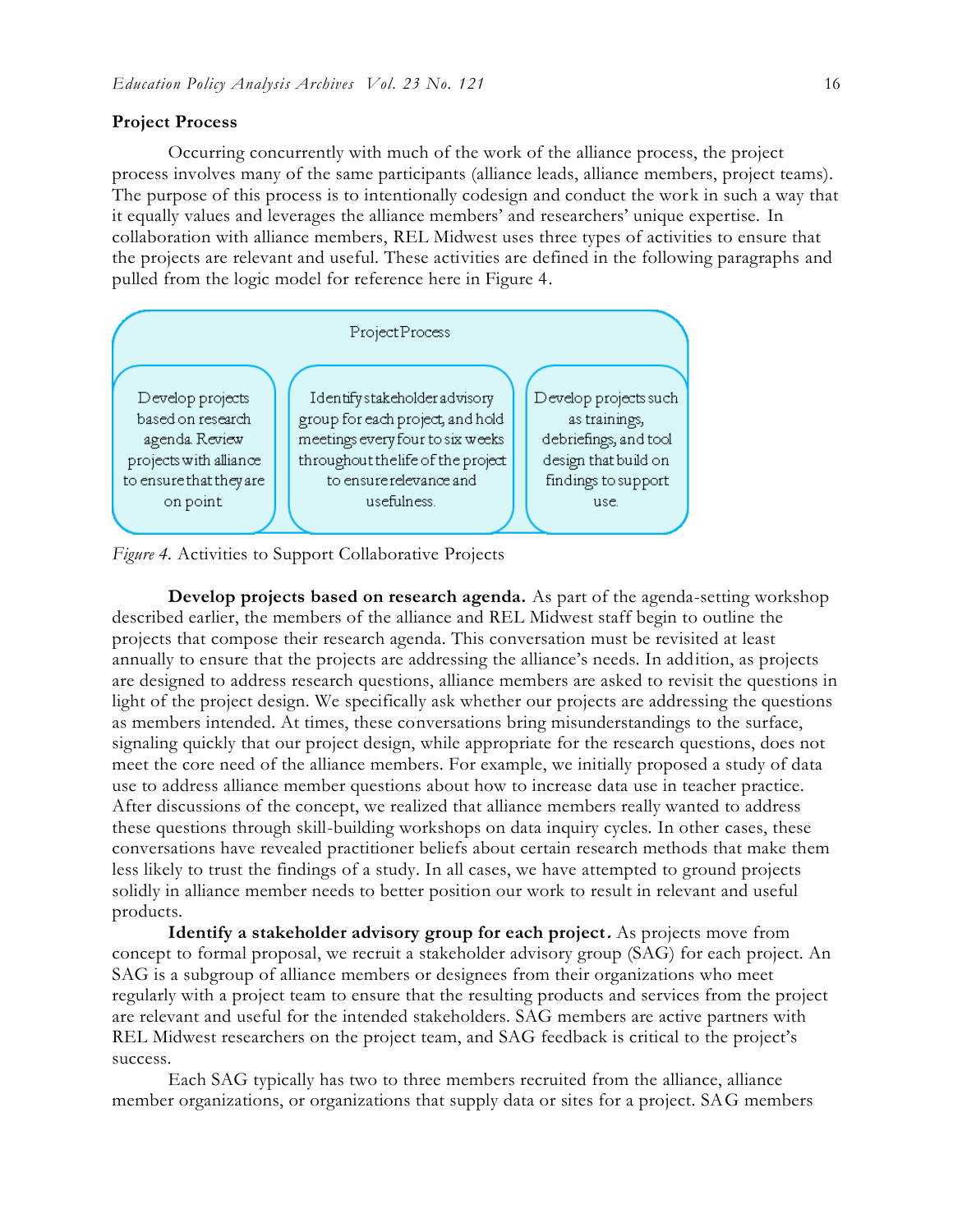are recruited to fit the design of the project with attention to including individuals who can inform the project, who might learn from and replicate the project, and who might make use of the end product. For example, if the project involves a study using data from a district, it is helpful to include someone in the SAG who knows the data elements and can speak about data quality. If another district is interested in replicating the study, it is helpful to recruit a member from that district's organization to learn from the project team discussions about questions and challenges encountered along the way. If the study will likely have findings that inform district policy, it is helpful to include someone who can discuss the format for the end product and related services (such as tools, trainings, or debriefings) that might help the district make use of the findings. Similarly, if the project involves an event, it is helpful to include a SAG member who can help bring the audience to the event.

In general, the SAG meets every four to six weeks during the life of a given project to discuss decisions made by the REL Midwest project team that shape the project. The topics will vary depending on the stage and type of the project. At the beginning of a project, a concept paper can be used as a project road map in which each section can be reviewed and discussed. When discussing a research project, for example, the discussions with the SAG may focus on confirming the research questions, framing the problem, determining the sampling strategy, identifying the data sources, and reviewing protocols and methods. SAG members will have varying levels of expertise to discuss and weigh in on these topics. However, even on the topic of methods, for which the REL Midwest project team may want to claim greater expertise, we take care to solicit and listen for feedback from SAG members. It is often during conversations about the reasons for choosing a method from the project team and reservations about the use of a method by the stakeholders that each side learns about and better understands the contexts of research and practice. When a project team attempts to find solutions to stakeholder concerns while maintaining the integrity of the project, stakeholders are more likely to find the project relevant and useful.

**Develop projects that build on findings to support use.** The alliance's research is not designed to end with a traditional research report. Instead, each project is crafted with application in mind. The application vehicles may be more targeted research briefs developed for a specific audience that highlight findings over methods without using technical jargon. We also develop infographics and videos to highlight findings in easily accessible formats. Usually, our projects include facilitated debriefings with stakeholders to highlight results and discuss the implications for their context. In some cases, we develop tools or ancillary materials to accompany the findings of a study to relieve some of the barriers to use of findings in practice. In these cases, the conversations with our alliance members have played key roles in helping us understand what barriers exist and how we might address them. For other projects, we develop trainings or workshops based on report findings to assist states or districts in communicating findings to the school level and provide a format for practitioners to reflect on next steps for their school or classroom. Moving from producing technical reports to designing and developing supports within our projects has been a creative shift for our project teams. However, this shift has highlighted the importance of understanding stakeholder context for their work.

#### **Staff Development Process**

Engaging in a collaborative research partnership and conducting collaborative research projects are not skills that are typically promoted by the postsecondary institutions that train the staff at REL Midwest. To foster these skills, we center our staff development process on the three key activities described in the following paragraphs and displayed graphically in Figure 5.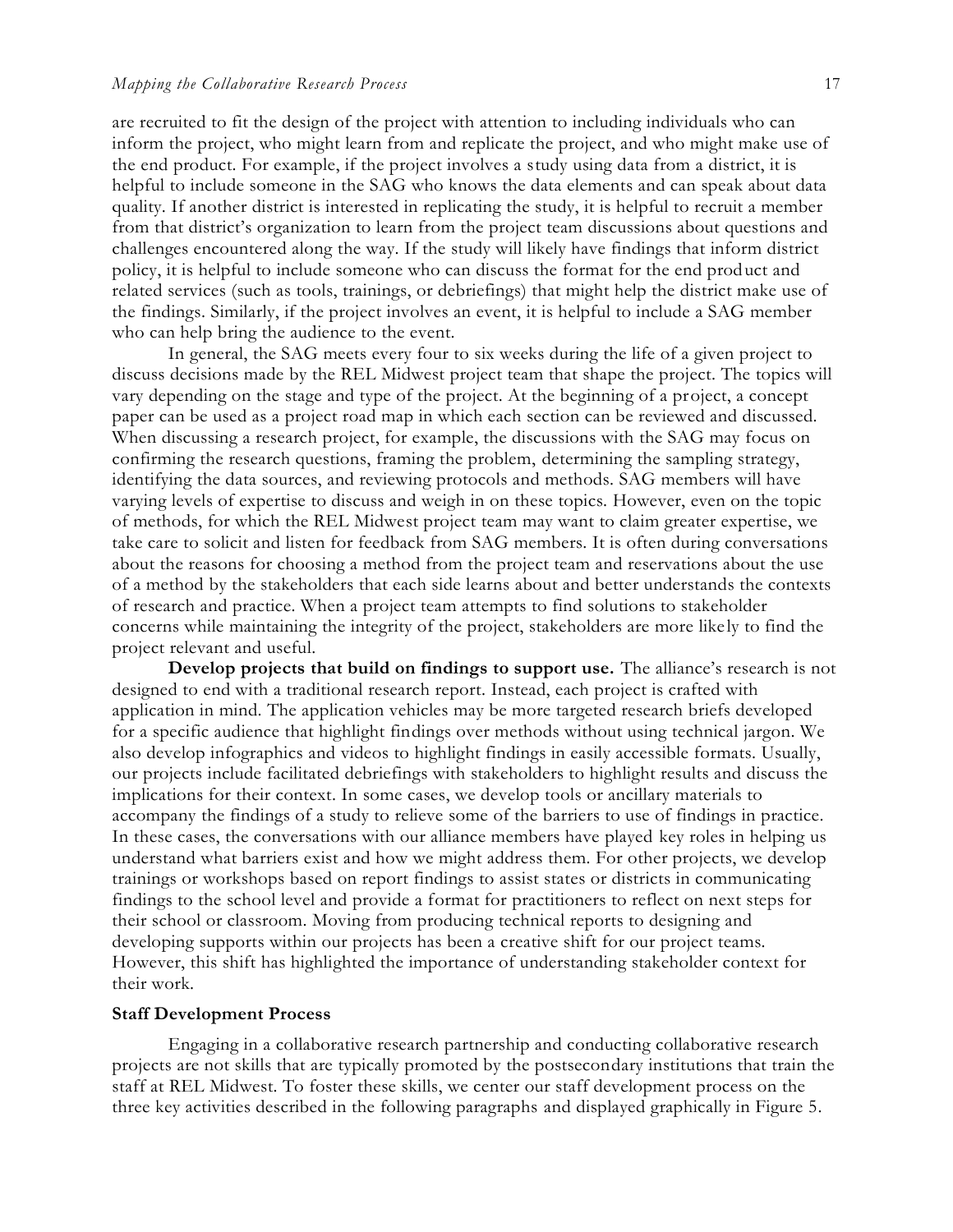

*Figure 5.* Activities to Support Staff Development in Collaborations

**Regularly convene groups to provide a holistic view of the alliance***.* Given the portfolio of research that is being conducted with an alliance, there are often several different project leads from REL Midwest for each alliance. To prevent the project leads from becoming too siloed and losing sight of how a particular project connects and complements the others, the alliance lead convenes all of the project leads on a regular basis to discuss all of the projects. These meetings offer an opportunity for both the researchers and the alliance lead to provide updates on all of the projects and to discuss the challenges and successes experienced through the work of the SAGs. They also enable the researchers to hear from the alliance lead about the political context surrounding the work and the extent to which particular research questions are serving to inform certain alliance members and what might be done, in the interim, to further support those members who are less involved in the current portfolio of projects. Ultimately, these meetings support the alliance lead and the researchers in their efforts to look more holistically at the alliance and consider how to better nourish the partnership through the work they are doing. In addition to making a stronger connection between project leads and alliance leads, we convene monthly meetings between each alliance lead and the REL Midwest leadership team. During these meetings, we focus on all facets of our work with an alliance, including outreach activities, convenings, research and technical assistance projects, connections with similar alliances in other RELs, alliance-sponsored events, and engagement activities to support use. Although each of these activities is managed by a different leadership team member, these meetings allow us to see the interconnections of the work and to reflect on how well we are coherently meeting alliance needs.

**Convene professional learning communities.** In addition to establishing a structure that enables all REL Midwest staff to further develop their skills and knowledge about how best to serve a particular alliance, we believe it is important to offer staff development opportunities to our alliance leads and project leads through their own role-alike professional learning communities (PLCs).

The PLCs meet every other month. The meetings typically include facilitated discussions. For some meetings, we use prereadings about collaborative research or invited speakers and engage in activities to help us think about how to apply lessons learned to our context. At other times, we introduce or reexamine tools or structures to support our work. We allow our staff the opportunity to pilot new processes and provide input for improvement. We also support discussion about what supports are missing and how we might provide additional tools. Finally, some meetings come from staff-identified topics on challenges encountered and strategies they have developed to address these challenges. The goals of the PLCs are to provide our staff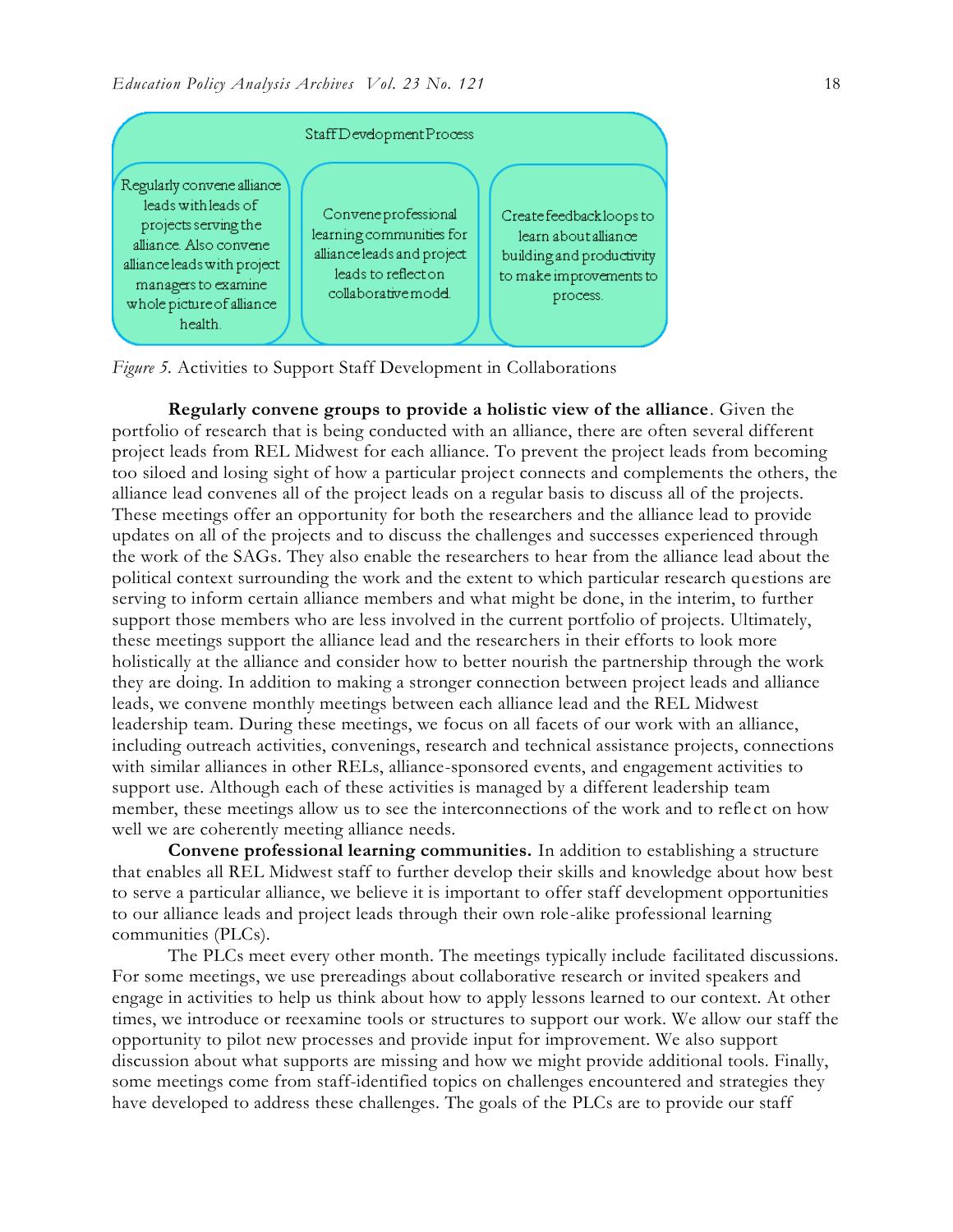members with information on what collaboration is and the tools and resources available to support collaboration as well as create a network of colleagues who may serve as thought partners within and outside of the PLC structure.

**Create feedback loops to learn about alliance building and processes.** As we have moved the work on this project forward, we have developed methods and measures to track our progress on alliance building and to provide formative feedback for our work so that we might improve our practice of collaborative research from year to year. REL Midwest uses a variety of methods and tools to measure the degree to which our alliance leads and project leads are developing their collaborative skills. The information we gather through alliance surveys, interviews, and one-on-one calls with alliance members provides our staff members with multiple sources of information about the alliance members' perception of the partnership and the REL Midwest staff members' support. We also survey our researchers' perceptions of their collaborative skills to identify areas in which they believe they need the most support. This information helps us track our researchers' perceived change over time and learn which supports may have contributed to these perceived improvements. We examine this feedback regularly in leadership retreats and staff meetings. We also use the information to plan staff trainings and PLC topics. These data will inform alliance case studies and studies that examine changes in alliances over time to add to the emergent field of research on alliance building.

#### **Outputs That Serve as Proximal Indicators of Progress**

We developed the above processes based on our expectations for outputs that would be necessary to reach the ultimate outcomes of the program. We turned first to the nascent literature on collaborative research and expanded our review to include research on group processes. As noted in our processes section, we recognize the group dynamics at the alliance level and the research project level. That is, interactions occur between alliance members, facilitators, and researchers in the space of convenings, alliance-sponsored events, and communications through e-mails, newsletters, and one-on-one calls. In addition, interactions occur in project-specific meetings and communications with subsets of an alliance through the SAG. Therefore, some of our outputs fit at both the alliance and project levels, which is noted in our logic model by a mixed shading of the boxes in the full logic model (Figure 2) and the outputs section pulled out below in Figure 6.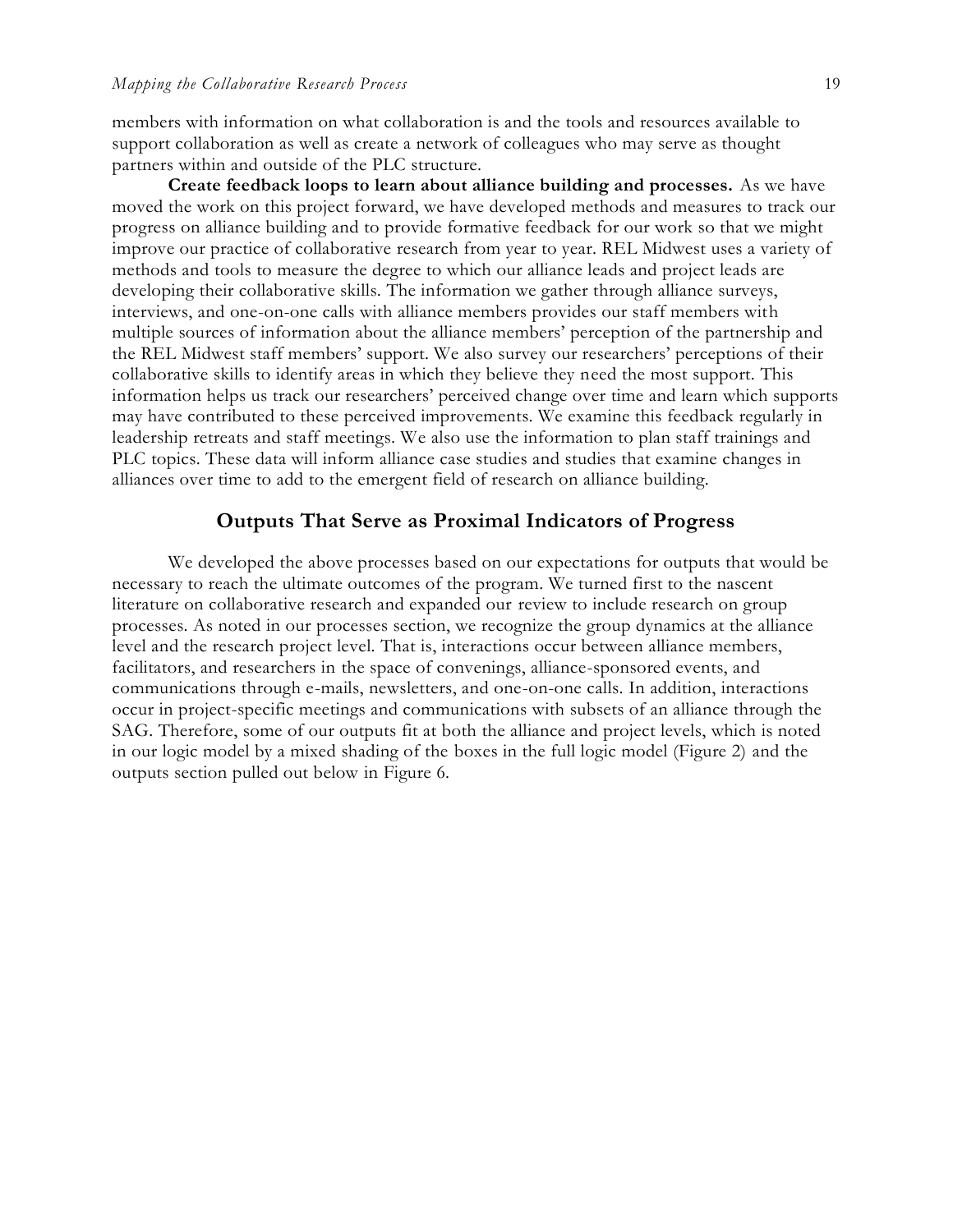

*Figure 6.* Collaborative Research Outputs

**Trust.** A consistent theme across the limited literature on research-practice partnerships is the importance of trust to the success of the collaboration (Clifford & Millar, 2007; Committee on a Strategic Education Research Partnership, 2003; Roderick et al., 2009; Wentworth & Khanna, 2011). Intuitively, it makes sense given that relationships are the key part of collaborative research models. Higher levels of trust may increase the likelihood of acquisition of research products from the alliance. The relationships also provide a platform for group sensemaking. Through these relationships, researchers may come to understand alliance member contexts to better design tools and supports that can accompany findings and help members use them in practice.

Case studies of collaborations most often discuss the need for trust between the researcher and practitioner (Cobb & Jackson, 2012; D'Amico, 2010; Penuel, Fishman, Yamaguchi, & Gallagher, 2007). In more complex collaborations, there is a recognition that trust must extend between multiple sets of researchers and practitioners. However, these cases usually discuss the need for a research organization to extend relationships to multiple levels of the practice organization. For example, Penuel, Fishman, Cheng, and Sabelli (2011) discuss their efforts to maintain relationships at the district, school, and classroom levels to successfully continue a research-practice partnership during periods of leadership change.

In our work, we differentiate between three types of trust—alliance lead-alliance member trust, researcher-alliance member trust, and member-member trust. Alliance leads maintain the first line of relationships with alliance members. They are the primary representative for the research organization and are responsible for laying the groundwork for positive relationships. Initially, alliance leads bridge the relationships between researchers and alliance members. However, as researchers work with alliance members on research projects, they develop their own relationships and have the opportunity to build higher levels of trust. Alliance leads continue to monitor relationships between the researchers and alliance members to identify any potential need for adjustments in communications or scope of work to preserve or build trust.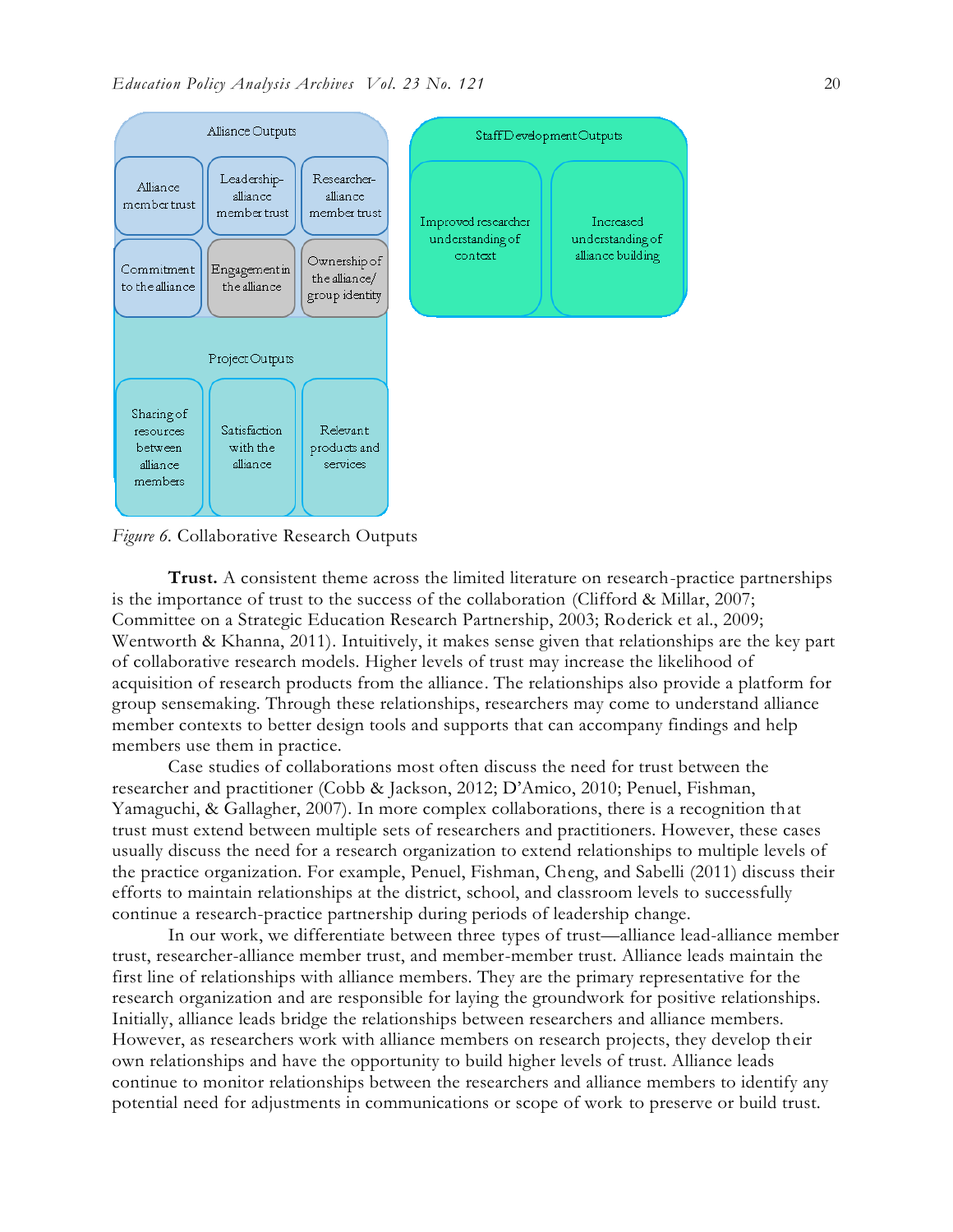Finally, the alliance lead serves as a broker to build trust between alliance members. In our alliances, members often come from different organizations. In most cases, members have some knowledge or experience with one another outside of the alliance. At times, those have been positive experiences that help set the stage for further positive interactions in this new context. Occasionally, alliance members come to an alliance with some level of distrust for other members based on past experiences. In those cases, alliance leads have invested additional time and discussion to create positive experiences between members in an effort to rebuild trust.

**Commitment and satisfaction.** Commitment to an organization is often cited as a precursor for further investment in an effort to reach the goals of the organization (Burke, 1997; Burke & Reitzes, 1991; Burke & Stets, 1999; Hogg & Abrams, 1988). We look for demonstrations of commitment from alliance members during conversations either in convenings or in one-on-one check-ins. Members might discuss their enthusiasm for the alliance structure, the alignment between the alliance goals and their organizational goals, or the attribution of organizational or personal change to the alliance activities. Members who are highly committed to an alliance are also likely to express satisfaction with the alliance. However, members may be satisfied with an alliance while also maintaining low levels of commitment if an alliance is perceived to be useful in a limited way and the member is not looking for additional support. For example, we have experienced alliance members who turn to an alliance for a community of practice but are not extremely interested in the research or technical assistance projects that are the main work of the alliance. This low commitment/high satisfaction membership is not problematic if it describes a small number of members and there is a core of members with higher levels of commitment.

**Engagement.** Within our alliances, members have the opportunity to participate in a variety of activities that require different levels of investment. A base level of engagement comes from attending convenings and participating in discussions during convenings—a learner. Members may also partner with us to develop a convening agenda, host a convening, or present at a convening. Participation as an advisor for event planning or in a SAG for a project requires more time and effort. Finally, partnering with us on a research project as a champion by supplying data and/or study sites or by hosting a training requires a significant investment of personal and organizational resources to the alliance work. Alliance members may engage in a variety of ways at once and over time create a complex indicator of individual or organiza tional investment.

Engagement is necessary to produce relevant products and services that are more likely to be accessed and used. When members participate in our activities, the quality of the work improves. Our products become more tailored to the needs of our stakeholders. For example, through our SAGs, we learn how to better present findings to improve acquisition and interpretation in simple ways such as table formats and more complex ways such as the development of briefs that highlight different sets of findings for different audiences. Member engagement also raises the likelihood that members will use products and services because members feel more ownership of the results of the work. It is more difficult to dismiss challenging findings when individuals have been part of the effort. In addition, members who are invested are more likely to invest in difficult discussions about how to improve a project rather than distance themselves from the work and its results.

**Resource sharing.** Many of the mechanisms of engagement involve increased interactions between alliance members and staff from REL Midwest. We have also noted increased investment in the alliance demonstrated by alliance members sharing resources with one another. Building from alliance member trust, this sharing often appears as a community of practice. Members share information with each other about how similar challenges are addressed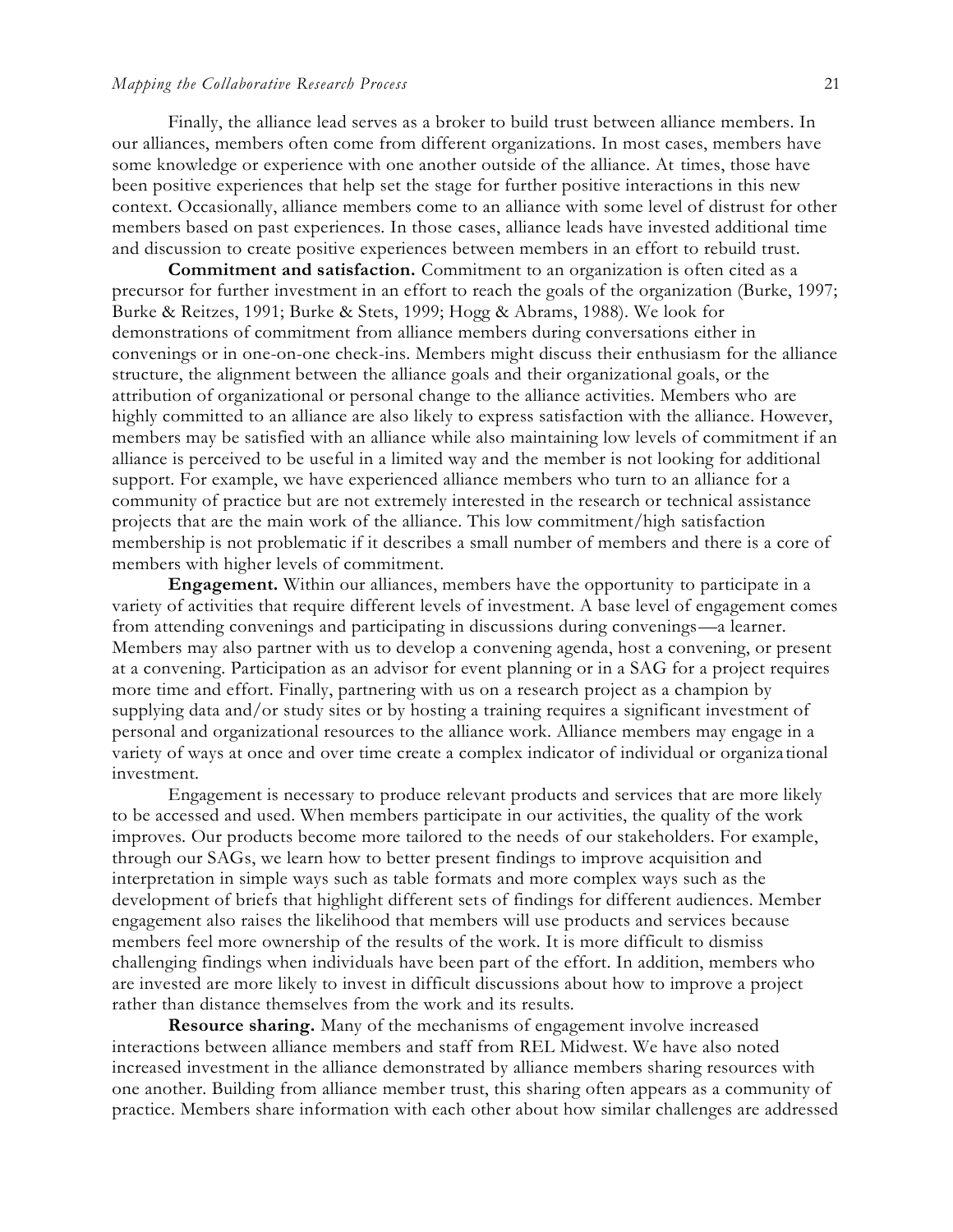in their organizations. They may also provide templates or tools such as reporting formats or even programming code. In some cases, the community of practice has evolved to the joint pursuit of new projects that are beyond the scope of work of REL Midwest.

As resource sharing increases, the members gradually enter into group cycles of acquisition, interpretation, and sensemaking. In these cases, we have the opportunity to model the use of research evidence in this process. The alliance itself can serve as a model of interactions and structures to use internally for their individual organizations. Convening activities and agendas can be easily adapted for internal meetings. Resource banks, communication mechanisms, and discussion protocols can serve as models for members to use with their own staff.

**Ownership.** As members increase engagement levels through interaction with research staff and increased resource sharing with one another, they shape the group identity and incorporate the group membership into their own identity (Freese & Burke, 1994; Thoits & Virshup, 1997). Alliance branding and identity materials help support the emerging ownership by alliance members. Ownership of the alliance transfers to ownership of the alliance projects, products, and services. This sense of ownership feeds back into increasing investments to ensure the quality and relevance of alliance products and services. As discussed earlier, the individual investment increases the likelihood that these products and services will be accessed and used.

In some cases, member ownership has resulted in the emergence of group leaders among the alliance members. Members who consistently step forward to partner with our staff as champions or advisors on projects while also becoming a resource for fellow members may be ready to take on more of the leadership role for the alliance. In those cases, we have negotiated pared down responsibilities for our alliance leads and provided more administrative support for their leadership.

**Relevant products and services.** The alliance research products and services are the core work of the research organization and the primary goal of the alliance formation. In some cases, products and services are designed to provide skill-building opportunities to increase interpretation of data and research. In other cases, they intend to result in research findings that are easily accessed and used. As noted earlier, IES has made significant investments to increase the quality of education research and to educate stakeholders about what can be learned from various levels of evidence. If stakeholders do not believe the research is relevant to their context, they will not review it despite the high quality. Although our researchers are well trained to produce high-quality products, the alliance structure provides a new opportunity to make our work more relevant.

**Improved researcher understanding of stakeholder context.** To improve the relevance of our research and the quality of our engagement with stakeholders, we have focused on the development of our researchers. Our researchers needed to better understand the context of our alliance members to design studies and other products that support the use of findings. Researchers can gain an understanding of the context through discussions about specific projects, observation of convening discussions among alliance members, and a willingness to acknowledge the expertise alliance members bring to the collaboration. Our PLCs and SAGs are key structures to increase researcher understanding and skills in collaboration.

**Increased understanding of alliance building.** As a result of our feedback loops and reflections on our work, we expect to improve our work as alliance leads and researchers working with stakeholders. As we improve our skills as facilitators and partners, we expect the outputs from the alliance and project processes to improve as well.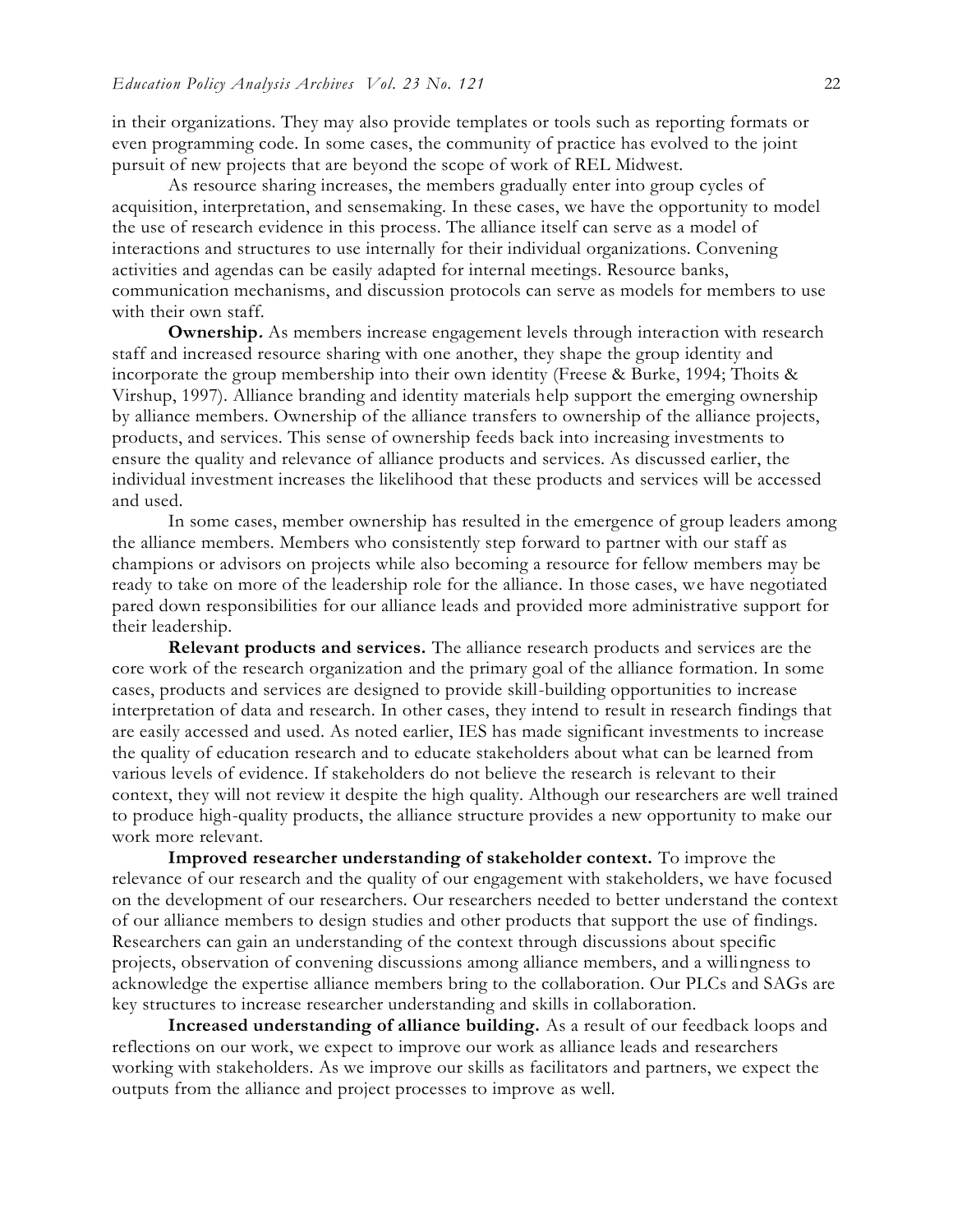#### **Outcomes: Getting to Use**

The outcomes in our logic model follow the constructs discussed earlier in the review of literature on knowledge utilization. First, we aim to increase the acquisition of research by our alliance members and other education practitioners in similar roles. We work to make our products more accessible through SAG input on format and content and by becoming a more trusted source of quality information. Second, we focus on increasing the capacity to interpret research through the development of infographics, videos, and briefs that highlight findings in clear and concise language. In addition, we use convenings, workshops, debriefings, and events as platforms on which to jointly practice the interpretation of research and to model the group interpretation process. Finally, we support the conceptual and instrumental use of research not only by increasing the capacity to access and interpret research but also by working with our SAGs to produce research that is immediately relevant and useful and to surround published reports with tools, trainings, debriefings, and communication collateral that support our members as they attempt to move findings into practice. As noted earlier, increased knowledge utilization is the desired outcome for collaborative research. The inputs, processes, and outputs supply the components to map our progress toward that goal.

#### **Conclusion**

Emerging experiences suggest that collaborative research partnerships can benefit both research and practice. First, including practitioners on a research team can bridge the researchpractice divide, increasing the likelihood that research findings will be applied to practice (Coburn & Stein, 2010; Roderick et al., 2009). As researchers and practitioners become part of the same social network, they also can become trusted sources of information for one another. In addition, it has been suggested that practitioner involvement in research can build capacity to incorporate systematic inquiry into decision-making processes within practitioner communities (Bryk et al., 2010a; Roderick et al., 2009). By modeling the research process, members of collaborative teams can incorporate what they learn into their own research acquisition and interpretation process. Finally, collaborative research also may inform the research process and education research itself by bringing together experts with diverse perspectives to engage in problem solving so that research and practice become part of an interactive cycle supporting improvement (Bryk & Gomez, 2008; Bryk et al., 2010a). That is, researchers can gain a better understanding of how their work can be designed and conducted so it is directly relevant to practice.

Although we are increasing our understanding of the benefits of collaborative models, we lack clear models about how to carry out this work or how to track progress in building collaborations that might increase knowledge utilization. Our logic model on collaborative research maps our use of theories about knowledge utilization, group process, and trust formation to create structures and processes to promote collaboration to increase the use of research in educational practice. We view this as one step in a larger agenda about collaborative research. However, there are many steps ahead for us and others involved in this work. For example, in collaboration with a team at REL-NEI, we have developed and continue to refine measures of the constructs represented in this model. These measures are in early testing stages but show some promise. We continue to use these data along with qualitative and administrative data to assess our alliances and examine changes in alliance characteristics and use of research over time, but we do not have adequate numbers of alliances to model relationships represented in the logic model. Of course, we also recognize that our model is not representative of the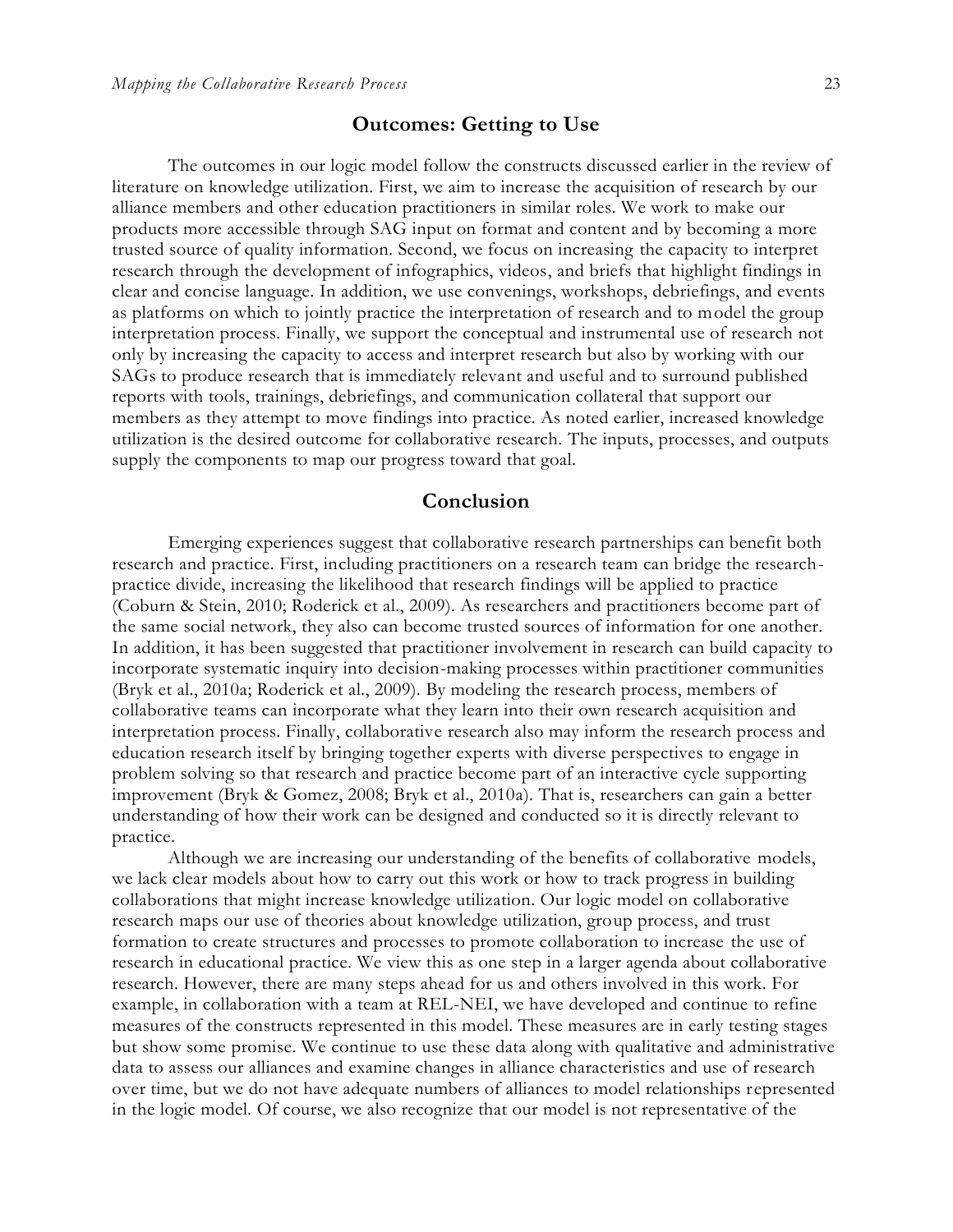work under way at the nine other RELs operating 71 other research alliances, nor is it representative of the many other research-practice partnerships under way. Our intention in presenting our model is not to present a definitive version of collaboration; rather, we intend it as an invitation for others involved in this work to document and display their own assumptions about their inputs, processes, outputs, and outcomes. In addition, we hope that it serves as a reference point for others starting this work.

## **References**

- Asen, R., Gurke, D., Conners, P., Solomon, R., & Gumm, E. (2013). Research evidence and schoolboard deliberations: Lessons from three Wisconsin school districts. *Educational Policy, 27,* 33–63. <http://dx.doi.org/10.1177/0895904811429291>
- Asen, R., Gurke, D., Solomon, R., Conners, P., & Gumm, E. (2011). "The research says": Definitions and uses of a key policy term in federal law and local school board deliberations. *Argumentation and Advocacy, 47,* 195–213.
- Barnes, C., Goertz, M., & Massell, D. (2014). How state education agencies acquire and use research knowledge for school improvement. In K. Finnigan & A. Daly (Eds.), *Using research evidence in*  education: From the schoolhouse door to Capitol Hill (pp. 99–116). Cham, Switzerland: Springer. [http://dx.doi.org/10.1007/978-3-319-04690-7\\_8](http://dx.doi.org/10.1007/978-3-319-04690-7_8)
- Bryk, A. S., & Gomez, L. (2008). Reinventing a research and development capacity. In F. M. Hess (Ed.), *The future of educational entrepreneurship: Possibilities for school reform*. (pp. 181–206). Cambridge, MA: Harvard Education Press.
- Bryk, A. S., Gomez, L. M., & Grunow, A. (2010a). *Getting ideas into action: Building networked improvement communities in education*. Stanford, CA: Carnegie Foundation for the Advancement of Teaching. Retrieved from [http://cdn.carnegiefoundation.org/wp](http://cdn.carnegiefoundation.org/wp-content/uploads/2014/09/bryk-gomez_building-nics-education.pdf)[content/uploads/2014/09/bryk-gomez\\_building-nics-education.pdf](http://cdn.carnegiefoundation.org/wp-content/uploads/2014/09/bryk-gomez_building-nics-education.pdf)
- Bryk, A. S., Sebring, P. B., Allensworth, E., Luppescu, S., & Easton, J. Q. (2010b). *Organizing schools for improvement: Lessons from Chicago*. Chicago, IL: University of Chicago Press.
- Burke, P. J. (1997). An identity model for network exchange. *American Sociological Review, 62*, 134–150. <http://dx.doi.org/10.2307/2657456>
- Burke, P. J., & Reitzes, D. C. (1991). An identity theory approach to commitment. *Social Psychology Quarterly, 54*, 239–251. [http://dx.doi.org/10.2307/2786653B](http://dx.doi.org/10.2307/2786653)urke, P. J., & Stets, J. E. (1999). Trust and commitment through self-verification. *Social Psychology Quarterly, 62*, 347–366. <http://dx.doi.org/10.2307/2695833>
- Burkhardt, H., & Schoenfeld, A. H. (2003). Improving educational research: Toward a more useful, more influential, and better-funded enterprise. *Educational Researcher, 32*(9), 3–14. <http://dx.doi.org/10.3102/0013189X032009003>
- Clifford, M., & Millar, S. B. (2007). *K–20 partnership: A definition and proof of concept* (WCER Working Paper No. 2007-9). Madison, WI: Wisconsin Center for Education Research. Retrieved from [http://www.wcer.wisc.edu/publications/workingPapers/working\\_paper\\_no\\_2007\\_09.pdf](http://www.wcer.wisc.edu/publications/workingPapers/working_paper_no_2007_09.pdf)
- Cobb, P. A., & Jackson, K. (2012). Analyzing educational policies: A learning design perspective. *Journal of the Learning Sciences, 21*(4), 487–521. [http://dx.doi.org/10.1080/10508406.2011.630849C](http://dx.doi.org/10.1080/10508406.2011.630849)oburn, C. E. (2005). The role of nonsystem actors in the relationship between policy and practice: The case of reading instruction in California. *Educational Evaluation and Policy Analysis, 27*(1), 23–52. <http://dx.doi.org/10.3102/01623737027001023>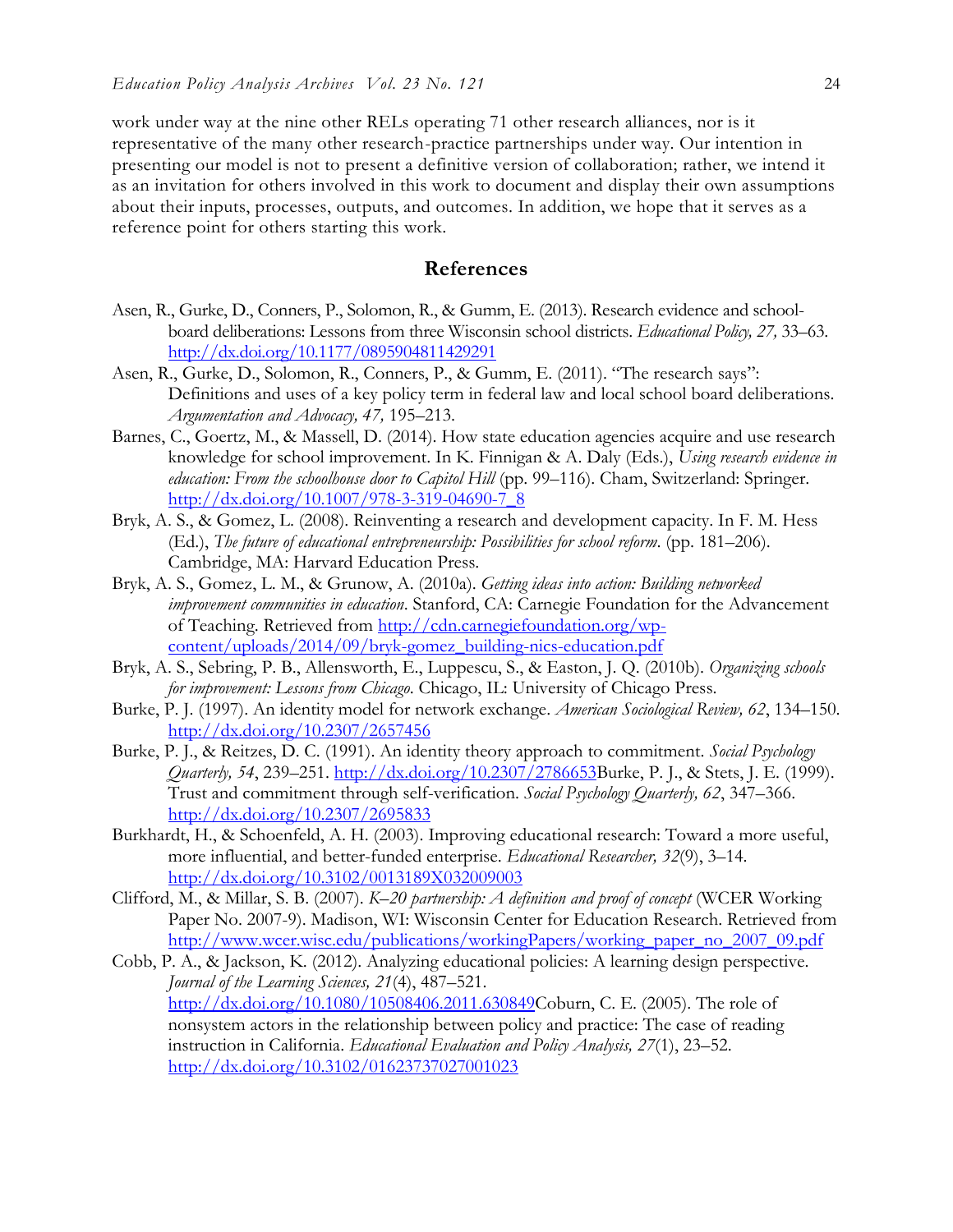- Coburn, C. E., Honig, M. I., & Stein, M. K. (2009). What's the evidence on districts' use of evidence? In J. Bransford, D. J. Stipek, N. J. Vye, L. Gomez, & D. Lam (Eds.), *The role of research in educational improvement* (pp. 67–86)*.* Cambridge, MA: Harvard Education Press.
- Coburn, C. E., & Stein, M. K. (Eds.). (2010). *Research and practice in education: Building alliances, bridging the divide*. Lanham, MD: Rowman & Littlefield.
- Committee on a Strategic Education Research Partnership. (2003). *Strategic education research partnership*. Washington, DC: National Academies Press. Retrieved from [http://www.nap.edu/openbook.php?record\\_id=10670](http://www.nap.edu/openbook.php?record_id=10670)
- Corcoran, T., Fuhrman, S. H., & Belcher, C. L. (2001). The district role in instructional improvement. *Phi Delta Kappan, 83*(1), 78–84. <http://dx.doi.org/10.1177/003172170108300116>
- Daly, A. J., & Finnigan, K. S. (2012). Exploring the space between: Social networks, trust, and urban school district leaders. *Journal of School Leadership, 22*(3), 493–530.
- Daly, A. J., & Finnigan, K. S. (Eds.). (2013). Systemwide reform: Examining districts under pressure [Special issue]. *Journal of Educational Administration, 51*(4). http://dx.doi.org/10.1108/jea.2013.07451daa.002
- D'Amico, L. (2010). The Center for Learning Technologies in Urban Schools: Evolving relationships in design-based research. In C. E. Coburn & M. K. Stein (Eds.), *Research and practice in education: Building alliances, bridging the divide* (pp. 37–53). Lanham, MD: Rowan & Littlefield.
- Finnigan, K. S., & Daly, A. J. (2014). *Using research evidence in education: From the schoolhouse door to Capitol Hill.* New York, NY: Springer. <http://dx.doi.org/10.1007/978-3-319-04690-7>
- Freese, L., & Burke, P. J. (1994). Persons, identities, and social interaction. In B. Markovsky, K. Heimer, & J. O'Brien (Eds.), *Advances in group processes* (pp. 1–24). Greenwich, CT: JAI Press.
- Fusarelli, L. D. (2008). Flying (partially) blind: School leaders' use of research in decision making. *Phi Delta Kappan, 89*(5), 365–368.<http://dx.doi.org/10.1177/003172170808900512>
- Glennan, T. K., Jr., Bodilly, S. J., Galegher, J. R., & Kerr, K. A. (2004). *Expanding the reach of education reforms: Perspectives from leaders in the scale-up of educational interventions*. Santa Monica, CA: RAND. Retrieved from

[http://www.rand.org/content/dam/rand/pubs/monographs/2004/RAND\\_MG248.pdf](http://www.rand.org/content/dam/rand/pubs/monographs/2004/RAND_MG248.pdf)

- Hess, F. M. (2008). *When education research matters* (Education Outlook). Washington, DC: American Enterprise Institute for Public Policy Research. Retrieved from [http://www.aei.org/wp](http://www.aei.org/wp-content/uploads/2011/10/20080201_0122641EduOFeb_g.pdf)[content/uploads/2011/10/20080201\\_0122641EduOFeb\\_g.pdf](http://www.aei.org/wp-content/uploads/2011/10/20080201_0122641EduOFeb_g.pdf)
- Hiebert, J., Gallimore, R., & Stigler, J. W. (2002). A knowledge base for the teaching profession: What would it look like and how can we get one? *Educational Researcher, 31*(5), 3–15. <http://dx.doi.org/10.3102/0013189X031005003>
- Hogg, M. A., & Abrams, D. (1988). *Social identifications: A social psychology of intergroup relations and group processes*. London: Routledge.
- Honig, M. I. (2006). Street-level bureaucracy revisited: District central office administrators as boundary spanners in complex policy implementation. *Educational Evaluation and Policy Analysis, 28*, 357–383.<http://dx.doi.org/10.3102/01623737028004357>
- Honig, M. I., & Coburn, C. (2008). Evidence-based decision making in school district central offices: Toward a policy and research agenda. *Educational Policy, 22*, 578–608. <http://dx.doi.org/10.1177/0895904807307067>
- Hubbard, L. (2010). Research to practice: The case of Boston Public Schools, education matters and Boston plan for excellence. In C. Coburn & M. K. Stein (Eds.), *Research and practice in education: Building alliances, bridging the divide*. Lanham, MD: Rowman & Littlefield.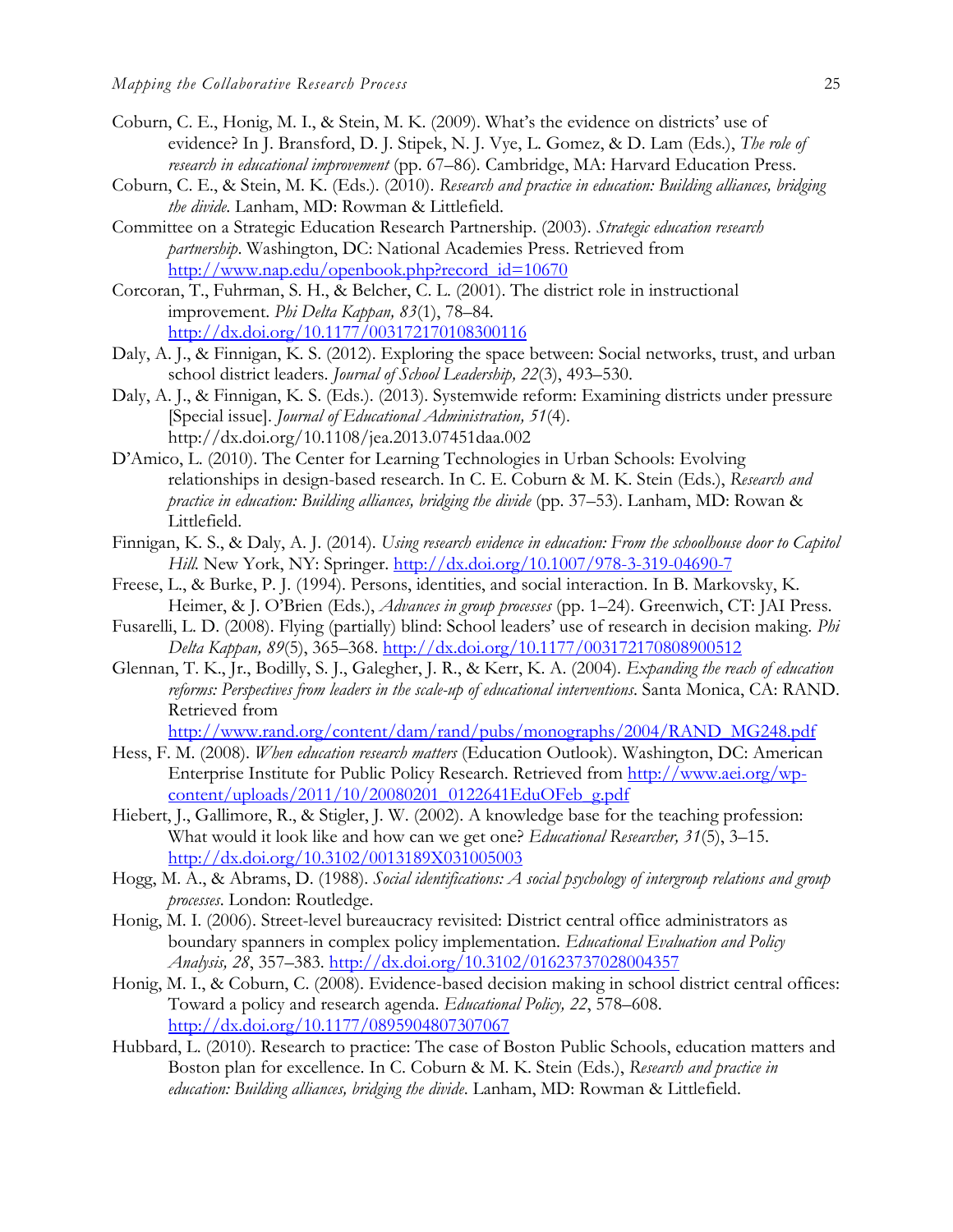- Kaner, S. (2007). *Facilitator's guide to participatory decision-making* (2nd ed.). San Francisco, CA: Jossey-Bass.
- Kennedy, M. M. (1982). Working knowledge. In M. M. Kennedy (Ed.), *Working knowledge and other essays* (pp. 1–28). Cambridge, MA: Huron Institute.
- Kochanek, J. R., & Clifford, M. (2014). Trust in districts: The role of relationships in policymaking for school improvement*.* In D. Van Maele, P. B. Forsyth, & M. Van Houtte (Eds.), *Trust and school life: The role of trust for learning, teaching, leading, and bridging (pp. 313–334). New York, NY:* Springer. [http://dx.doi.org/10.1007/978-94-017-8014-8\\_14L](http://dx.doi.org/10.1007/978-94-017-8014-8_14)agemann, E. C. (2002). *Usable knowledge in education: A memorandum for the Spencer Foundation board of directors*. Chicago, IL: Spencer Foundation.
- McDonnell, L. M., & Weatherford, M. S. (2014). Research evidence and the Common Core State Standards. In K. Finnigan & A. Daly (Eds.), *Using research evidence in education: From the schoolhouse door to Capitol Hill* (pp. 117–132). Cham, Switzerland: Springer. [http://dx.doi.org/10.1007/978-3-319-04690-7\\_9](http://dx.doi.org/10.1007/978-3-319-04690-7_9)
- Penuel, W. R., Fishman, B. J., Cheng, B., & Sabelli, N. (2011). Organizing research and development at the intersection of learning, implementation, and design. *Educational Researcher, 40*(7), 331–337. <http://dx.doi.org/10.3102/0013189X11421826>
- Penuel, W. R., Fishman, B. J., Yamaguchi, R., & Gallagher, L. P. (2007). What makes professional development effective? Strategies that foster curriculum implementation. *American Educational Research Journal, 44*(4), 921–958. http://dx.doi.org/10.3102/0002831207308221Research Alliance for New York City Schools. (2011). *Learning from New York City's portfolio strategy: How policy and practice can inform research*. New York, NY: Author.
- Roderick, M., Easton, J., & Sebring, P. (2009). *The Consortium on Chicago School Research: A new model for the role of research in supporting urban school reform*. Chicago, IL: Consortium on Chicago School Research. Retrieved from [https://ccsr.uchicago.edu/sites/default/files/publications/CCSR%20Model%20Report](https://ccsr.uchicago.edu/sites/default/files/publications/CCSR%20Model%20Report-final.pdf)[final.pdf](https://ccsr.uchicago.edu/sites/default/files/publications/CCSR%20Model%20Report-final.pdf)
- Thoits, P. A., & Virshup, L. K. (1997). Me's and we's: Forms and functions of social identities. In R. D. Ashmore & L. J. Jussim (Eds.), *Self and identity: Fundamental issues* (pp. 106–133). New York, NY: Oxford University Press.
- Tseng, V. (2012). *The uses of research in policy and practice* (Social Policy Report 26[2]). Ann Arbor, MI: Society for Research in Child Development. Retrieved from <http://files.eric.ed.gov/fulltext/ED536954.pdf>
- Weiss, C. H. (1980). Knowledge creep and decision accretion. *Knowledge: Creation, Diffusion, Utilization, 1*(3), 381–404. <http://dx.doi.org/10.3102/0002831207308221>
- Weiss, C. H., Murphy-Graham, E., & Birkeland, S. (2005). An alternate route to policy influence: How evaluations affect D.A.R.E. *American Journal of Evaluation, 26*(12), 12–30. <http://dx.doi.org/10.1177/1098214004273337>
- Wentworth, L., & Khanna, R. (2011, April). *Partnering around research to improve policy and practice: A case study of the Stanford University and San Francisco Unified School District Partnership*. Paper presented at American Educational Research Association annual meeting, New Orleans, LA.

# **About the Authors**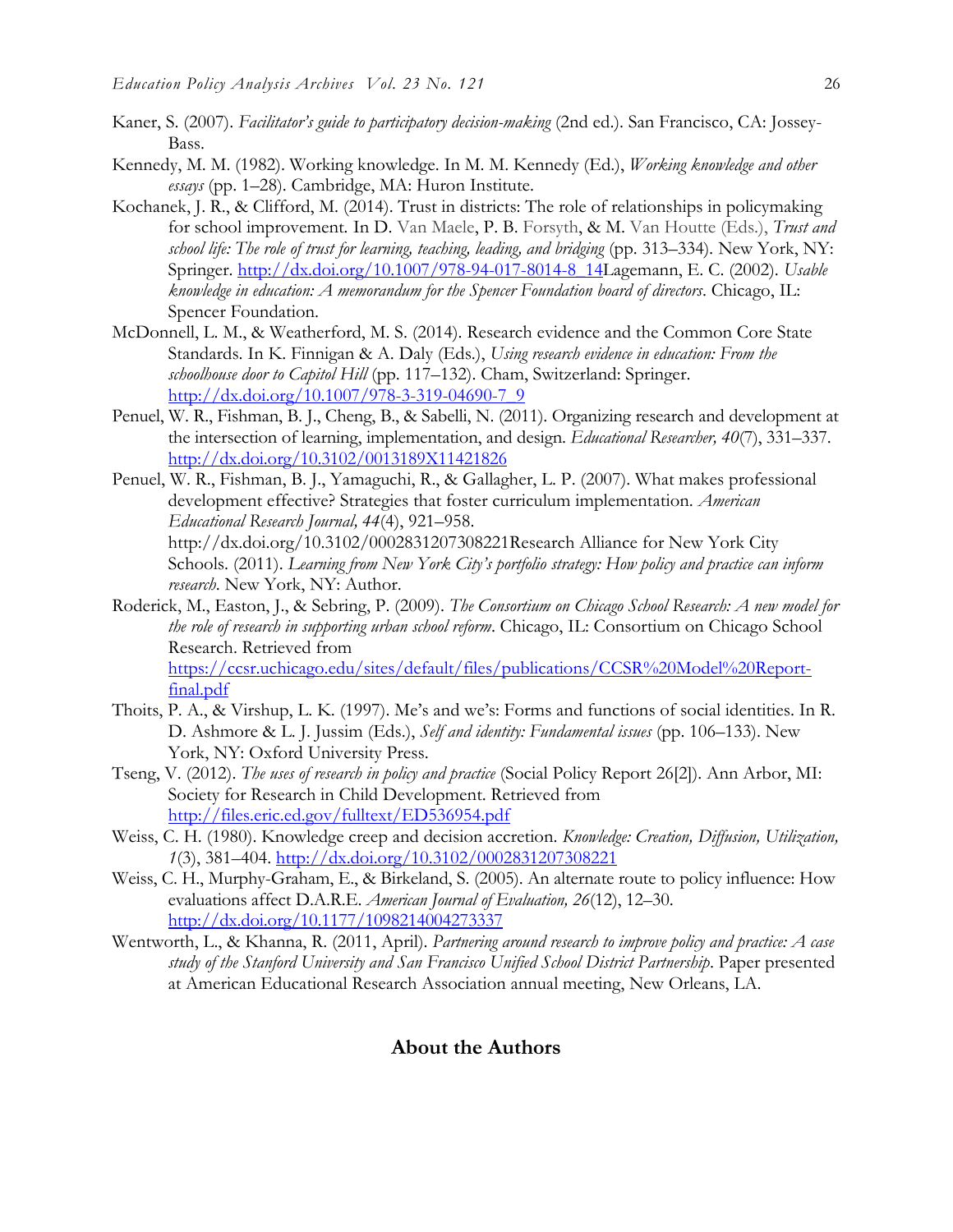#### **Julie Reed Kochanek**

American Institutes for Research

[jkochanek@air.org](mailto:jkochanek@air.org)

Julie R. Kochanek, Ph.D., is a managing director at American Institutes for Research (AIR). Dr. Kochanek directs the Regional Educational Laboratory (REL) Midwest, a \$38-million research center funded by the Institute of Education Sciences (IES). In addition to her work on REL Midwest, she works to develop and grow additional research-practice partnerships between AIR and state education agencies and districts across the country.

#### **Carrie Scholz**

#### American Institutes for Research

# [cscholz@air.org](mailto:cscholz@air.org)

Carrie Scholz, Ph.D., is a senior researcher at AIR and oversees the REL Midwest research alliances. In addition to her work on REL Midwest, she works to develop and grow additional researchpractice partnerships between AIR and state education agencies and districts across the country.

#### **Alicia N. Garcia**

American Institutes for Research,

# [agarcia@air.org](mailto:agarcia@air.org)

Alicia N. Garcia, J.D., is a senior policy analyst at AIR and serves as the deputy director for REL Midwest. In addition to her work on REL Midwest, she works to develop and grow additional research-practice partnerships between AIR and state education agencies and districts across the country.

# **About the Co-Guest Editors**

Dr. Amanda Cooper Queen's University [amanda.cooper@queensu.ca](file:///C:/Users/cscholz/AppData/Downloads/amanda.cooper@queensu.ca)

Dr. Amanda Cooper, a former secondary school teacher, is an Assistant Professor in Educational Policy and Leadership at Queen's University in Canada. She is the Principal Investigator of RIPPLE - Research Informing Policy, Practice and Leadership in Education [\(www.ripplenetwork.ca\)](file:///C:/Users/ssmcb/Dropbox%20(ASU)/v232015/KM%20Special%20Issue%20Cooper/www.ripplenetwork.ca) - a program of research, training and KMb aimed at learning more about how knowledge brokering (KB) can increase research use and its impact in public service sectors by facilitating collaboration between multi-stakeholder networks.

#### **Samantha Shewchuk**

# Queen's University

# [s.shewchuk@queensu.ca](mailto:s.shewchuk@queensu.ca)

Samantha Shewchuk is an elementary school teacher and a doctoral student in the Faculty of Education at Queen's University. Her research explores knowledge mobilization at the intersection of the education and child welfare sectors; more specifically, how outcomes for abused children can be improved by increasing research use in these sectors. She is the program manager of Dr. Amanda Cooper's RIPPLE program, Research Informing Policy Practice and Leadership in Education [\(www.ripplenetwork.ca\)](file:///C:/Users/Samantha%20Jo/Dropbox/001%20Queen)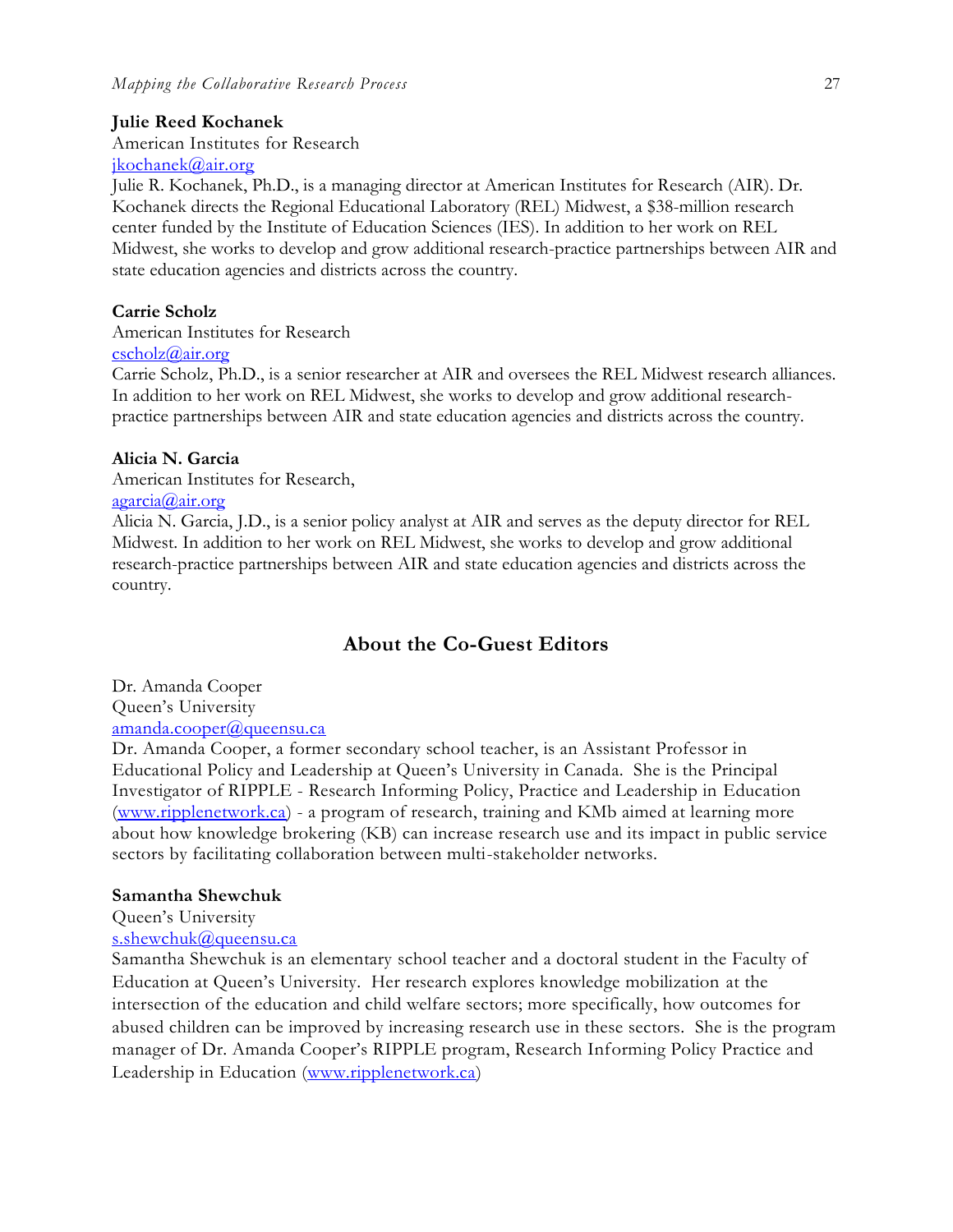# **SPECIAL ISSUE Knowledge Mobilization**

# education policy analysis archives

Volume 23 Number 121 December 7, 2015 ISSN 1068-2341

(၀)

**SOME RIGHTS RESERVED** Readers are free to copy, display, and distribute this article, as long as the work is attributed to the author(s) and **Education Policy Analysis Archives,** it is distributed for noncommercial purposes only, and no alteration or transformation is made in the work. More details of this Creative Commons license are available at

http://creativecommons.org/licenses/by-nc-sa/3.0/. All other uses must be approved by the author(s) or **EPAA**. **EPAA** is published by the Mary Lou Fulton Institute and Graduate School of Education at Arizona State University Articles are indexed in CIRC (Clasificación Integrada de Revistas Científicas, Spain), DIALNET (Spain), [Directory of Open Access Journals,](http://www.doaj.org/) EBSCO Education Research Complete, ERIC, Education Full Text (H.W. Wilson), QUALIS A2 (Brazil), SCImago Journal Rank; SCOPUS, SOCOLAR (China).

Please contribute commentaries at http://epaa.info/wordpress/ and send errata notes to Gustavo E. Fischman [fischman@asu.edu](mailto:fischman@asu.edu)

**Join EPAA's Facebook community** at<https://www.facebook.com/EPAAAAPE> and **Twitter feed** @epaa\_aape.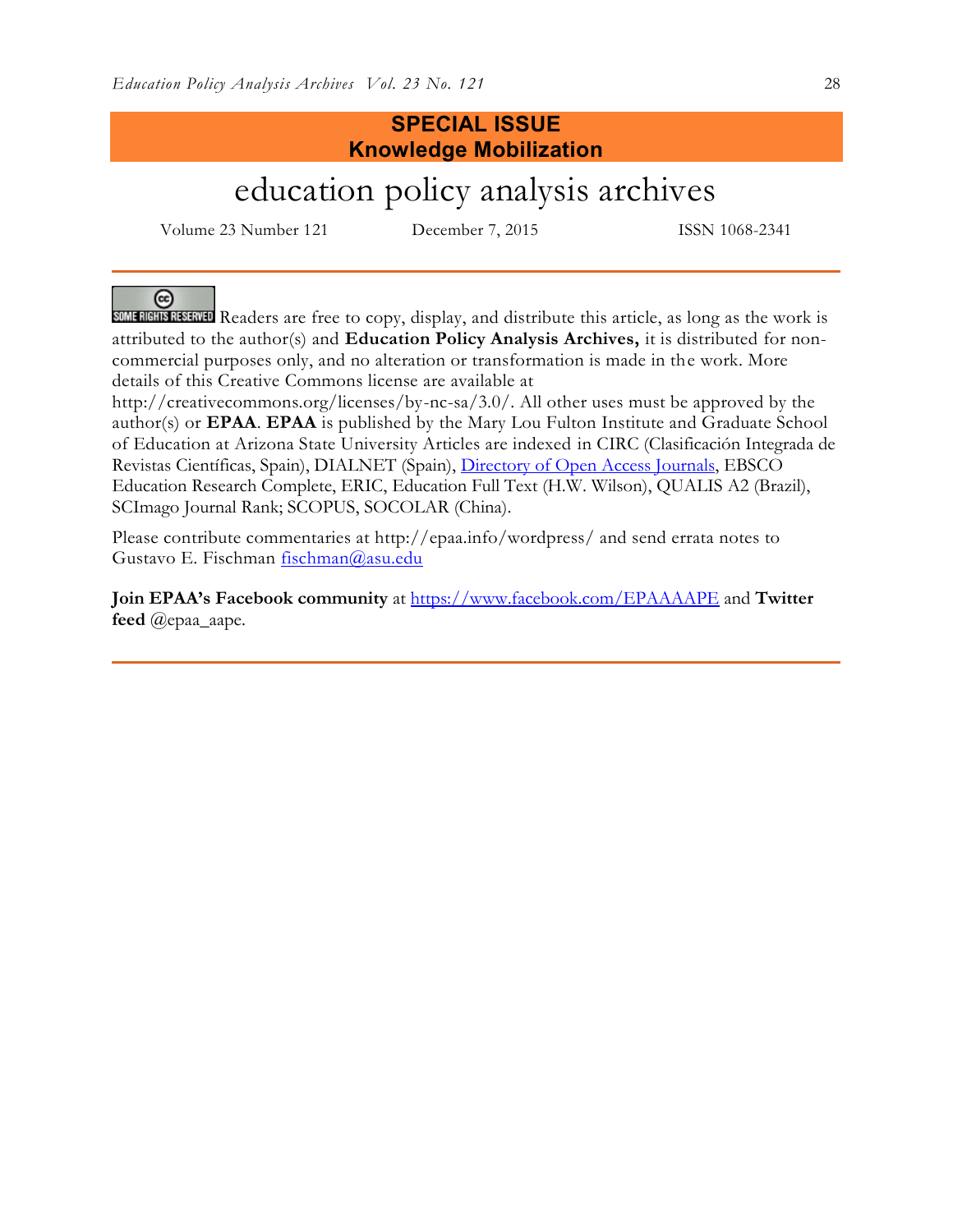# education policy analysis archives editorial board

Editor **Gustavo E. Fischman** (Arizona State University)

Associate Editors: **Audrey Amrein-Beardsley** (Arizona State University), **Rick Mintrop**, (University of California, Berkeley) **Jeanne M. Powers** (Arizona State University)

| Jessica Allen University of Colorado, Boulder                    | Christopher Lubienski University of Illinois, Urbana-<br>Champaign |
|------------------------------------------------------------------|--------------------------------------------------------------------|
| Gary Anderson New York University                                | Sarah Lubienski University of Illinois, Urbana-                    |
|                                                                  | Champaign                                                          |
| Michael W. Apple University of Wisconsin, Madison                | Samuel R. Lucas University of California, Berkeley                 |
| Angela Arzubiaga Arizona State University                        | Maria Martinez-Coslo University of Texas, Arlington                |
| David C. Berliner Arizona State University                       | William Mathis University of Colorado, Boulder                     |
| Robert Bickel Marshall University                                | Tristan McCowan Institute of Education, London                     |
| Henry Braun Boston College                                       | Heinrich Mintrop University of California, Berkeley                |
| Eric Camburn University of Wisconsin, Madison                    | Michele S. Moses University of Colorado, Boulder                   |
| Wendy C. Chi* University of Colorado, Boulder                    | Julianne Moss University of Melbourne                              |
| Casey Cobb University of Connecticut                             | Sharon Nichols University of Texas, San Antonio                    |
| Arnold Danzig Arizona State University                           | Noga O'Connor University of Iowa                                   |
| Antonia Darder University of Illinois, Urbana-                   | João Paraskveva University of Massachusetts,                       |
| Champaign                                                        | Dartmouth                                                          |
| Linda Darling-Hammond Stanford University                        | Laurence Parker University of Illinois, Urbana-<br>Champaign       |
| Chad d'Entremont Strategies for Children                         | Susan L. Robertson Bristol University                              |
| John Diamond Harvard University                                  | John Rogers University of California, Los Angeles                  |
| Tara Donahue Learning Point Associates                           | A. G. Rud Purdue University                                        |
| Sherman Dorn University of South Florida                         | Felicia C. Sanders The Pennsylvania State University               |
| <b>Christopher Joseph Frey Bowling Green State</b><br>University | Janelle Scott University of California, Berkeley                   |
| Melissa Lynn Freeman* Adams State College                        | Kimberly Scott Arizona State University                            |
| Amy Garrett Dikkers University of Minnesota                      | Dorothy Shipps Baruch College/CUNY                                 |
| Gene V Glass Arizona State University                            | Maria Teresa Tatto Michigan State University                       |
| Ronald Glass University of California, Santa Cruz                | Larisa Warhol University of Connecticut                            |
| Harvey Goldstein Bristol University                              | Cally Waite Social Science Research Council                        |
| Jacob P. K. Gross Indiana University                             | John Weathers University of Colorado, Colorado<br>Springs          |
| Eric M. Haas WestEd                                              | Kevin Welner University of Colorado, Boulder                       |
| Kimberly Joy Howard* University of Southern<br>California        | Ed Wiley University of Colorado, Boulder                           |
| Aimee Howley Ohio University                                     | Terrence G. Wiley Arizona State University                         |
| Craig Howley Ohio University                                     | John Willinsky Stanford University                                 |
| Steve Klees University of Maryland                               | Kyo Yamashiro University of California, Los Angeles                |
| Jaekyung Lee SUNY Buffalo                                        | * Members of the New Scholars Board                                |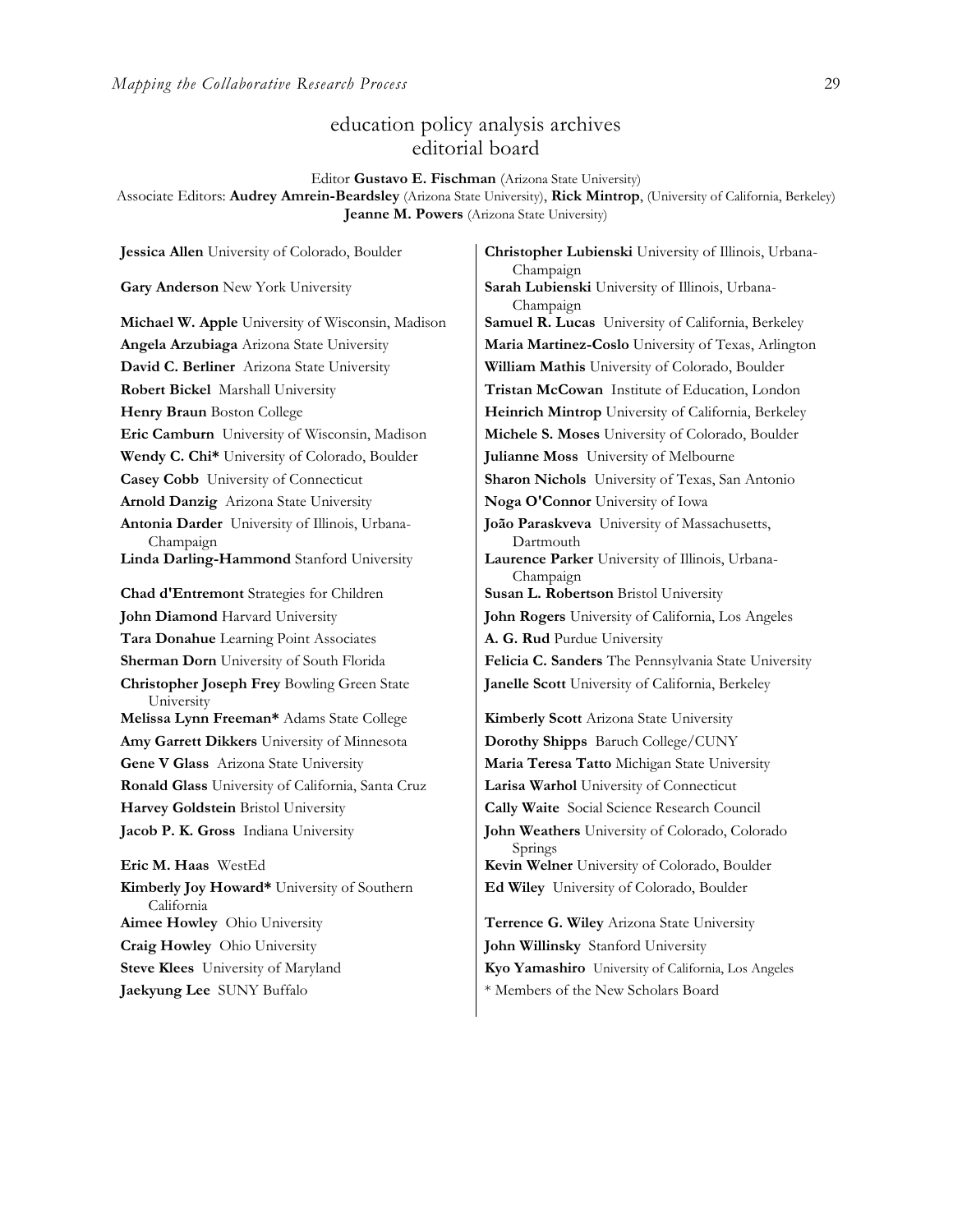# archivos analíticos de políticas educativas consejo editorial

Editor: **Gustavo E. Fischman** (Arizona State University) Editores. Asociados **Alejandro Canales** (UNAM) y **Jesús Romero Morante** (Universidad de Cantabria)

| Armando Alcántara Santuario Instituto de<br>Investigaciones sobre la Universidad y la Educación,<br>UNAM México | Fanni Muñoz Pontificia Universidad Católica de Perú                                                  |
|-----------------------------------------------------------------------------------------------------------------|------------------------------------------------------------------------------------------------------|
| Claudio Almonacid Universidad Metropolitana de                                                                  | Imanol Ordorika Instituto de Investigaciones                                                         |
| Ciencias de la Educación, Chile                                                                                 | Economicas - UNAM, México                                                                            |
| Pilar Arnaiz Sánchez Universidad de Murcia, España                                                              | Maria Cristina Parra Sandoval Universidad de Zulia,<br>Venezuela                                     |
| Xavier Besalú Costa Universitat de Girona, España                                                               | Miguel A. Pereyra Universidad de Granada, España                                                     |
| Jose Joaquin Brunner Universidad Diego Portales,<br>Chile                                                       | Monica Pini Universidad Nacional de San Martín,<br>Argentina                                         |
| Damián Canales Sánchez Instituto Nacional para la                                                               | Paula Razquin UNESCO, Francia                                                                        |
| Evaluación de la Educación, México                                                                              |                                                                                                      |
| María Caridad García Universidad Católica del Norte,<br>Chile                                                   | Ignacio Rivas Flores Universidad de Málaga, España                                                   |
| Raimundo Cuesta Fernández IES Fray Luis de León,                                                                | Daniel Schugurensky Universidad de Toronto-Ontario                                                   |
| España                                                                                                          | Institute of Studies in Education, Canadá                                                            |
| Marco Antonio Delgado Fuentes Universidad                                                                       | Orlando Pulido Chaves Universidad Pedagógica                                                         |
| Iberoamericana, México                                                                                          | Nacional, Colombia                                                                                   |
| Inés Dussel FLACSO, Argentina                                                                                   | José Gregorio Rodríguez Universidad Nacional de<br>Colombia                                          |
| Rafael Feito Alonso Universidad Complutense de<br>Madrid, España                                                | Miriam Rodríguez Vargas Universidad Autónoma de<br>Tamaulipas, México                                |
| Pedro Flores Crespo Universidad Iberoamericana,<br>México                                                       | Mario Rueda Beltrán Instituto de Investigaciones sobre<br>la Universidad y la Educación, UNAM México |
| Verónica García Martínez Universidad Juárez                                                                     | José Luis San Fabián Maroto Universidad de Oviedo,                                                   |
| Autónoma de Tabasco, México                                                                                     | España                                                                                               |
| Francisco F. García Pérez Universidad de Sevilla,                                                               | Yengny Marisol Silva Laya Universidad                                                                |
| España                                                                                                          | Iberoamericana, México                                                                               |
| Edna Luna Serrano Universidad Autónoma de Baja<br>California, México                                            | Aida Terrón Bañuelos Universidad de Oviedo, España                                                   |
| Alma Maldonado Departamento de Investigaciones                                                                  | Jurjo Torres Santomé Universidad de la Coruña,                                                       |
| Educativas, Centro de Investigación y de Estudios<br>Avanzados, México                                          | España                                                                                               |
| Alejandro Márquez Jiménez Instituto de                                                                          | Antoni Verger Planells University of Amsterdam,                                                      |
| Investigaciones sobre la Universidad y la Educación,                                                            | Holanda                                                                                              |
| <b>UNAM México</b>                                                                                              |                                                                                                      |
| José Felipe Martínez Fernández University of                                                                    | Mario Yapu Universidad Para la Investigación                                                         |
| California Los Angeles, USA                                                                                     | Estratégica, Bolivia                                                                                 |